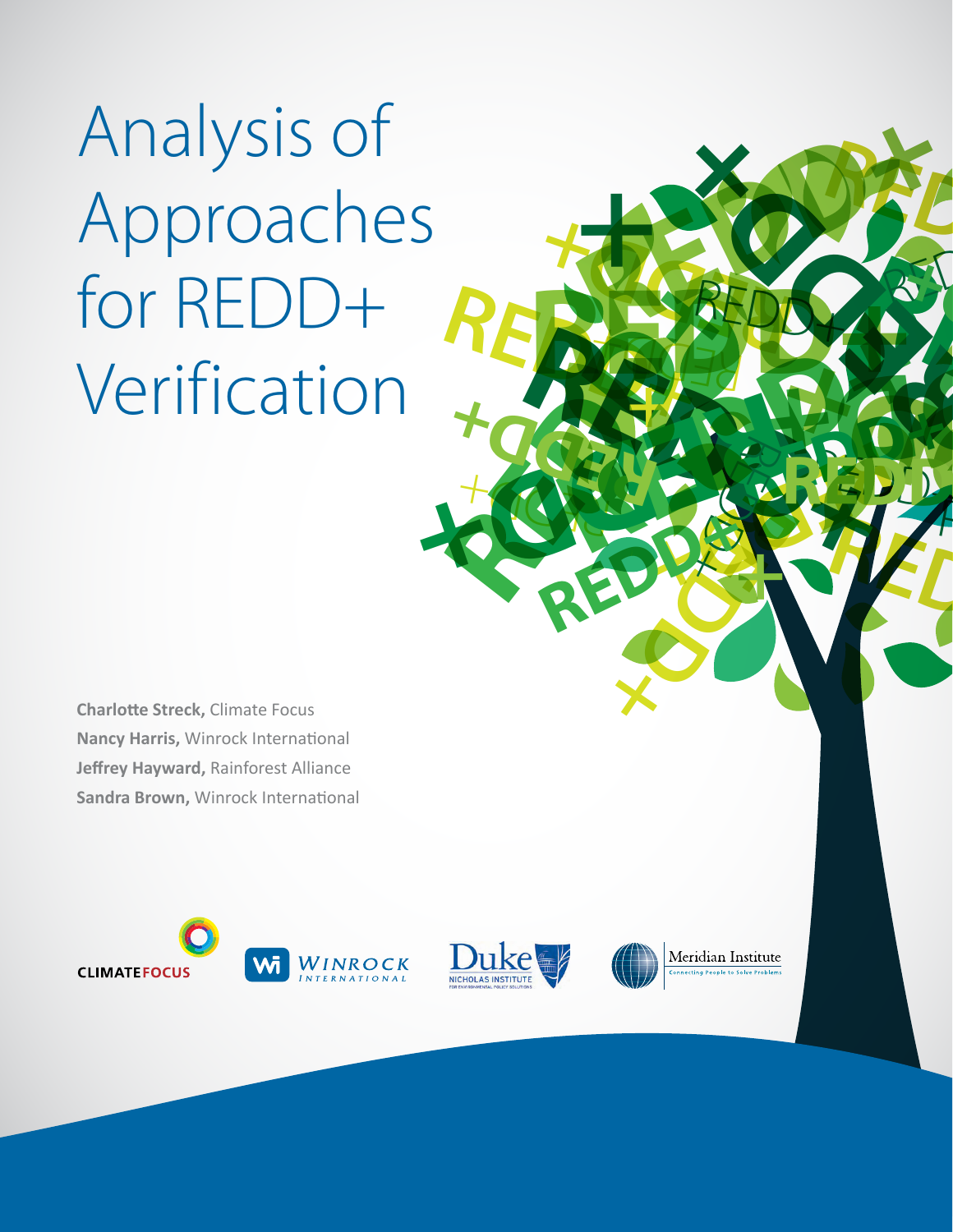This equivalent in the public domain.<br>
This entropy is a widely as possible.<br>
This entropy is a widely as possible.<br>
Using the critical space is widely as possible.<br>
Or distribute this resport electronically<br>
or or any oth This report is in the public domain.<br>
This report is in the public domain.<br>
This report is in the public domain.<br>
of this paper as widely as positive.<br>
Users are welcome to download, swe,<br>
or is nay other format, including **REDD+** written permissi<br>
you distribute the<br>
the authors and<br>
http://merid.org<br>
and not alter the<br>
An electronic co<br>
is available at his<br>
advancing-reddt This report is in the public domain.<br>
This report is in the public domain.<br>
This report is in the public domain.<br>
Users are welcome to downtoded, see,<br>
users are welcome to downtoded, see,<br>
user distribute this report elec This report is in the public domain.<br>
The authors encourage the drivation<br>
of this paper as widely as possible.<br>
Users are welcome to download, save,<br>
or distribute this report electronically<br>
or than y other format, inclu **REDDENDER IN THE CONFERENCE CONFERENCE (SCREEP)**<br> **REDDER IN THE CONFERENCE CONFERENCE CONFERENCE CONFERENCE CONFERENCE CONFERENCE CONFERENCE CONFERENCE CONFERENCE CONFERENCE CONFERENCE CONFERENCE CONFERENCE CONFERENCE CO** This report is in the public domain.<br>
The authors encourage the circulation<br>
of this paper as widely as possible.<br>
Users are welcome to download, sive,<br>
users are welcome to download, sive,<br>
or distribute this report elect This report is in the public domain. **+**The authors encourage the circulation of this paper as widely as possible. Users are welcome to download, save, or distribute this report electronically or in any other format, including in foreign language translation, without written permission. We do ask that, if you distribute this report, you credit the authors and mention the website http://merid.org/advancing-reddplus and not alter the text.

REDDH JO

RED

**+**

An electronic copy of this report is available at http://merid.org/ advancing-reddplus.

The correct citation for this report is:

in memoin in exercising reddplus<br>
Tep/advancing-reddplus<br>
he text.<br>
Copy of this report<br>
http://merid.org/<br>
phus.<br>
azona : "Analysis of<br>
r REDD+ Verification."<br>
support from<br>
support from<br>
Support from<br>
Support from<br>
Suppo An electronic copy of this report<br>is available at http://merid.org/<br>advancing-reddplus.<br>The correct citation for this report is:<br>Streck, C., Harris, N., Hayward, J.<br>and Brown, S. 2013. "Analysis of<br>Approaches for REDD+ Ver Streck, C., Harris, N., Hayward, J. and Brown, S. 2013. "Analysis of Approaches for REDD+ Verification." Prepared with support from cooperative agreement #S-LMAQM-13- CA-1128 with US Department of State.

**REDD+**

RED

REDDHAM

 $\frac{1}{2}$ 

RED B

RED BY

ISBN: 978-0-9674974-1-9 Date of Publication: November 2013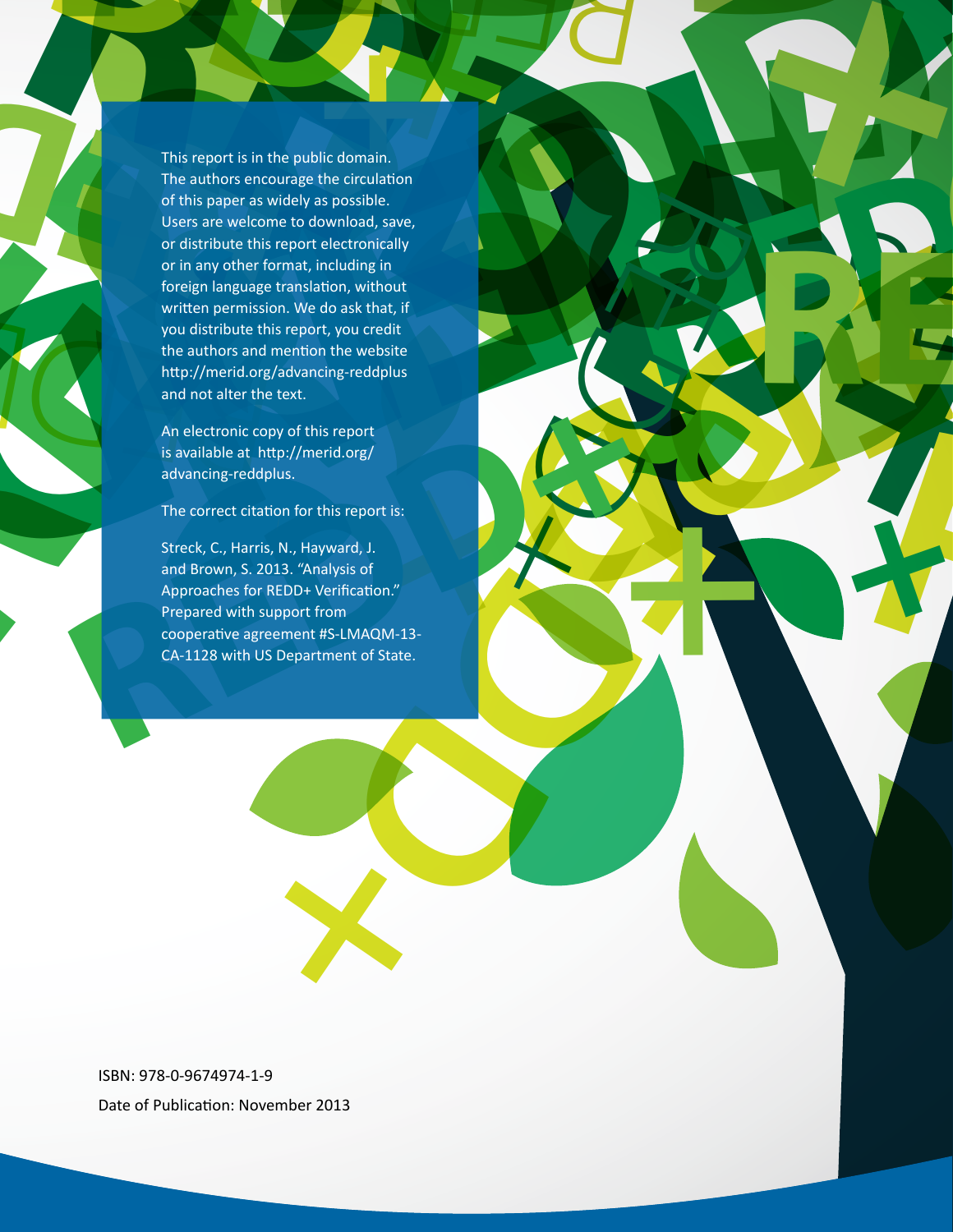# **Contents Reduced Services**<br> **REDDENTS**<br> **REDDENTS REDD+ REDD+** Contents

| Contents                                                                                        |  |
|-------------------------------------------------------------------------------------------------|--|
|                                                                                                 |  |
|                                                                                                 |  |
|                                                                                                 |  |
|                                                                                                 |  |
| Acknowledgments                                                                                 |  |
| Acronyms                                                                                        |  |
| <b>Executive Summary</b><br>Details of a REDD+ Technical Annex for Consideration                |  |
|                                                                                                 |  |
| 1. Introduction                                                                                 |  |
| 1.1 Status of Negotiations prior to COP-19                                                      |  |
| 1.2 REDD+ MRV and the Link to Finance                                                           |  |
| 2. Overarching Principles and Review Precedents under the UNFCCC                                |  |
| 2.1 Requirements and Guidance for Reporting                                                     |  |
| 2.2 Existing Precedents for Review Processes under the UNFCCC                                   |  |
| 3. Approaches to REDD+ Verification                                                             |  |
| 3.1 Approach I: Technical Analysis Process through the ICA                                      |  |
| 3.2 Approach II: Verification of Results-based REDD+ Actions,<br>ICA with REDD+ Technical Annex |  |
|                                                                                                 |  |
| 3.3 Approach III: Additional Verifications                                                      |  |
| 4. Gradual Building of Information and Capacities                                               |  |
| 5. Verification of Results-based REDD+ Actions                                                  |  |
| 5.1 Contents of a technical annex<br>5.2 Assessment Teams                                       |  |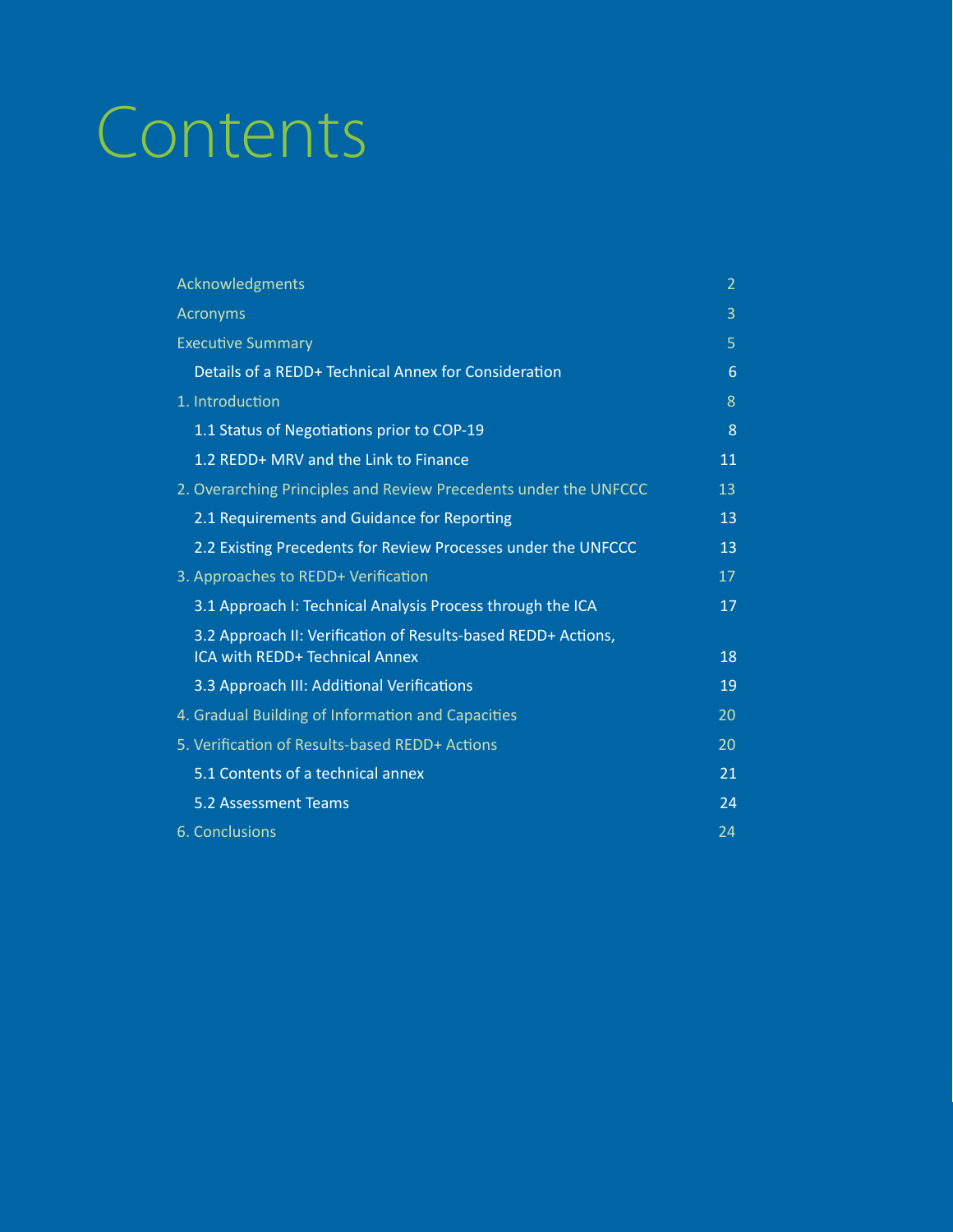# <span id="page-3-0"></span>Acknowledgments

The authors wish to thank Donna Lee, Brian Murray, and Jim Penman who provided insightful comments and edits to earlier drafts of this paper.

This work is being funded by the U.S. Department of State to a consortium led by Winrock International, Climate Focus and Duke University and a team of expert authors to help advance thinking by stakeholders in support of the REDD+ negotiations. It is not in support of, or reflecting, U.S. Government positions. The ideas expressed in this paper are those of the authors only and do not represent the endorsement of any approach described herein. The views expressed in this report do not necessarily represent the views of the authors' institutions, Meridian Institute, or the financial sponsors of this report.

We gratefully acknowledge the involvement of the following people who contributed to consultations and written reviews in October 2013:

| Peter Aarup Iversen    | Jeff Fiedler            | Alex Lotsch                  |
|------------------------|-------------------------|------------------------------|
| Keith Anderson         | Jason Funk              | Lars Lovold                  |
| Arild Angelsen         | Mick George             | Ugan Manandhar               |
| Jose Antonio Prado     | Peter Graham            | Robert O'Sullivan            |
| Doug Boucher           | Leticia Guimarães       | Ana Karla Perea Blazquez     |
| Josefina Brana-Varela  | Kristen Hite            | Elizabeth Philip             |
| Eirik Brun-Sørlie      | Peter Horne             | Agus Sari                    |
| Michael Bucki          | Toby Janson-Smith       | Atsushi Sato                 |
| Paulo Canaveira        | Bernardus de Jong       | Shimeles Sima                |
| <b>Bas Clabbers</b>    | María José Sanz-Sanchez | Rosalind Reeve               |
| Christine Dragisic     | Victor Kabengele        | Ian Dario Valencia Rodriguez |
| Pipa Elias             | Promode Kant            | John Verdieck                |
| Igino Emmer            | Will Kimber             | Chunfeng Wang                |
| Maarten van der Eynden | Jagdish Kishwan         | Chris Webb                   |
| Manuel Estrada         | Antonio La Viña         | Arief Wijay                  |
| Sandro Federici        | Alaya de Leon           | Reinhard Wolf                |

We note that these individuals were asked for input on the scope and contents of this report, but were not asked to seek consensus or to endorse any of the views expressed, for which the authors are solely responsible.

The authors thank: Alexandre Grais of Winrock International and Mercedes Fernandez of Climate Focus for their assistance and input; Elisa Burrows for her assistance with team coordination; Dina Towbin for her assistance with copy editing; Wenceslao Almazan for his assistance with graphic design; Gaëlle Callnin of Virtual Words Translation and their team for translation; and Michael Lesnick, Tim Mealey, Mallorie Bruns, Liz Duxbury, and Meaghan Tobin of Meridian Institute for organizing and facilitating the process that produced this report.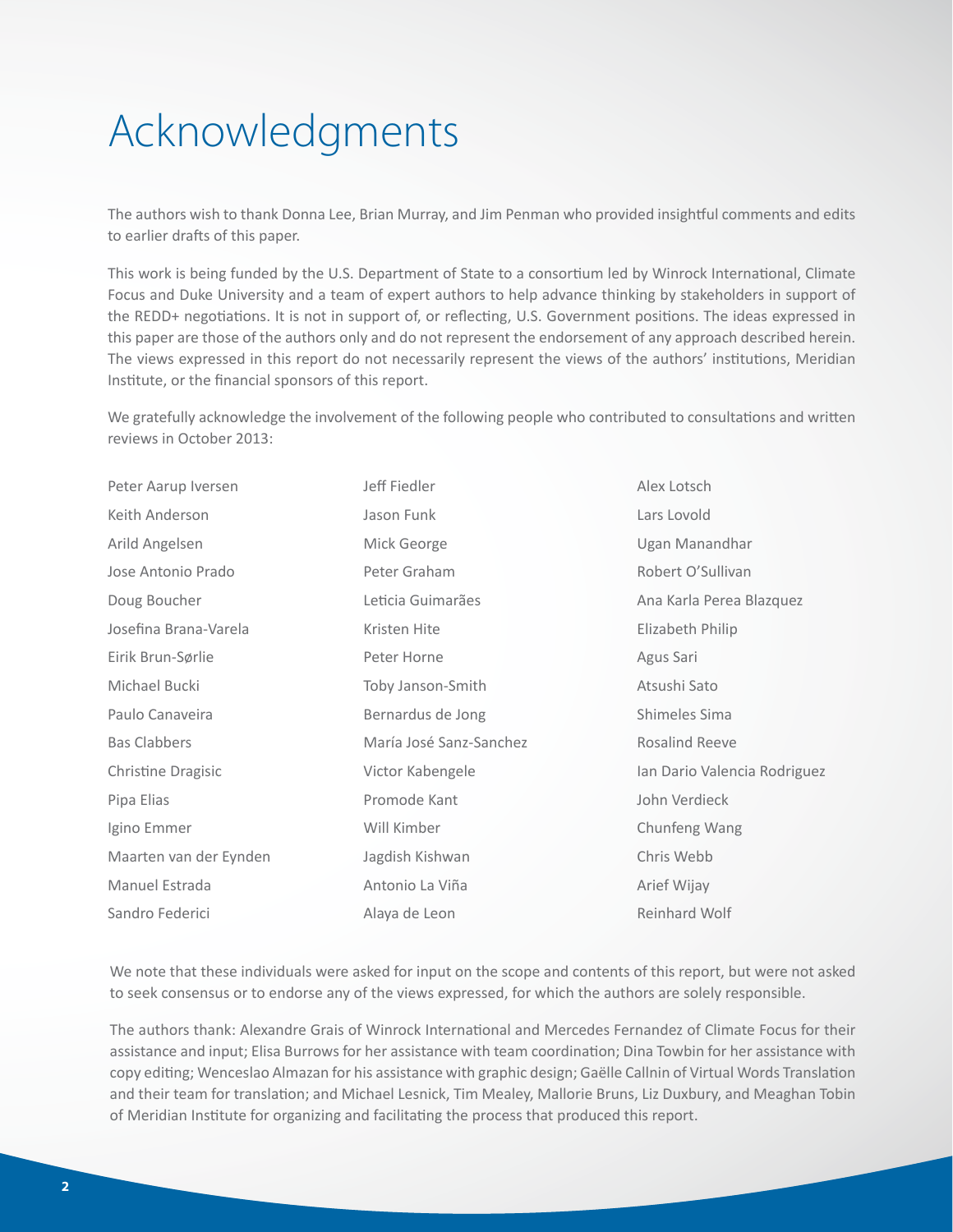# <span id="page-4-0"></span>Acronyms

| <b>AAU</b>      | Assigned Amount Unit                                                                                  |
|-----------------|-------------------------------------------------------------------------------------------------------|
| <b>AFOLU</b>    | Agriculture, Forestry, and Other Land Use                                                             |
| <b>BUR</b>      | <b>Biennial Update Reports</b>                                                                        |
| CO <sub>2</sub> | Carbon Dioxide                                                                                        |
| <b>CDM</b>      | Clean Development Mechanism                                                                           |
| <b>CERs</b>     | <b>Certified Emission Reductions</b>                                                                  |
| CGE             | <b>Consultative Group of Experts</b>                                                                  |
| <b>CRF</b>      | Common Reporting Format                                                                               |
| <b>COP</b>      | Conference of Parties                                                                                 |
| COP/MOP         | Conference of the Parties to the<br>UNFCCC serving as Meeting of the<br>Parties to the Kyoto Protocol |
| <b>ERT</b>      | <b>Expert Review Team</b>                                                                             |
| <b>ERUs</b>     | <b>Emission Reduction Units</b>                                                                       |
| <b>EU</b>       | European Union                                                                                        |
| FC/FU           | Forest Cover/Forest Use                                                                               |
| <b>FCPF</b>     | Forest Carbon Partnership Facility                                                                    |
| <b>FMRL</b>     | Forest Management Reference Levels                                                                    |
| FREL/FRL        | Forest Reference Emission Level/Forest Reference Level                                                |
| <b>GHG</b>      | Greenhouse Gas                                                                                        |
| <b>IAF</b>      | International Accreditation Forum                                                                     |
| <b>ICA</b>      | <b>International Consultations and Analysis</b>                                                       |
| <b>IPCC</b>     | Intergovernmental Panel on Climate Change                                                             |

REDD #

**REDDEN** 

**REDD+** REDD+

**REDD+**

**REDD+**

**REDD+**

REGO

REDD

**REDD+**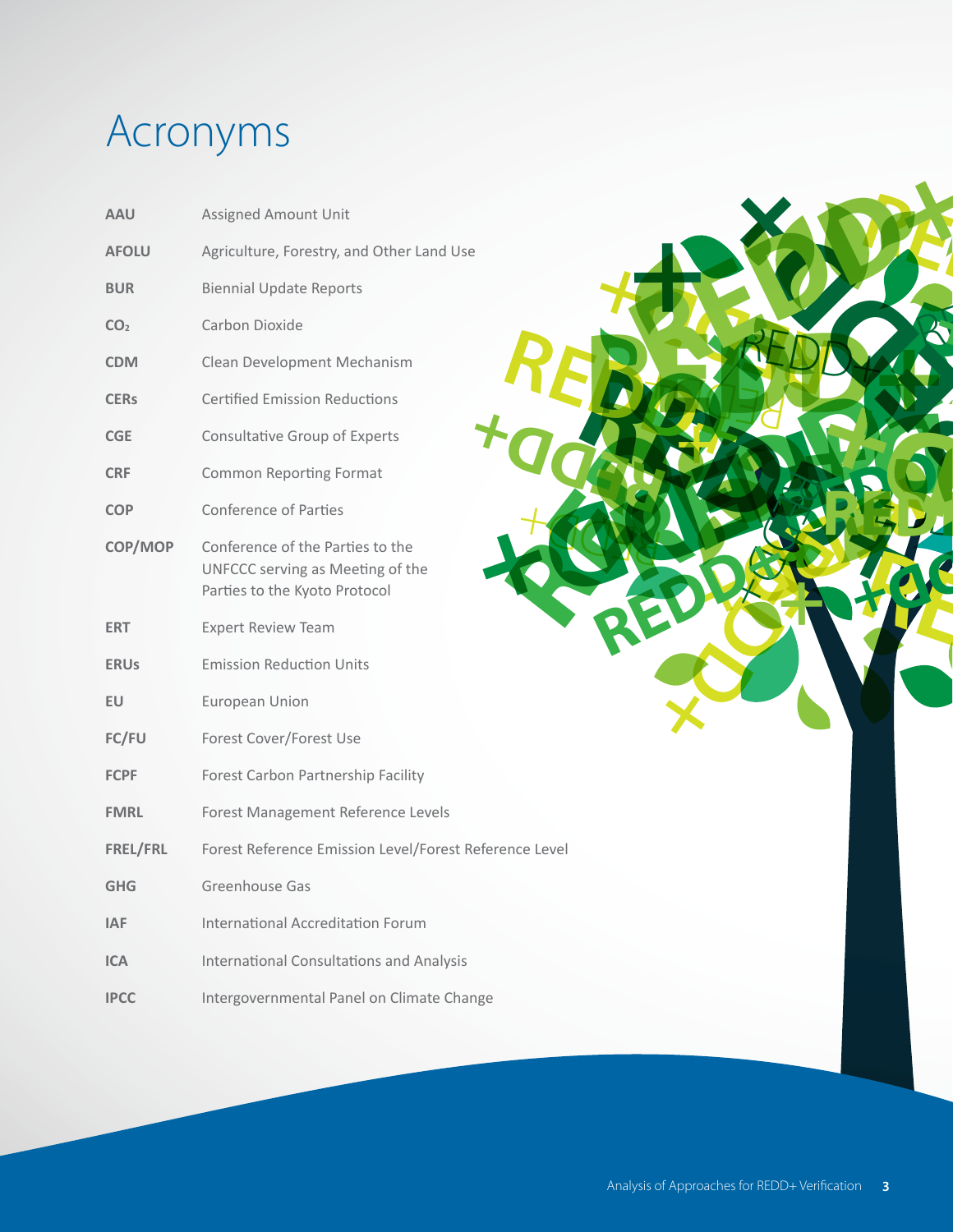| <b>ISO</b>    | International Standards Organization                                                                                                                                                                |
|---------------|-----------------------------------------------------------------------------------------------------------------------------------------------------------------------------------------------------|
| Л             | Joint Implementation                                                                                                                                                                                |
| <b>KP</b>     | Kyoto Protocol                                                                                                                                                                                      |
| <b>LULUCF</b> | Land Use, Land-Use Change, and Forestry                                                                                                                                                             |
| <b>MRV</b>    | Measurement, Reporting, and Verification                                                                                                                                                            |
| <b>NAMAs</b>  | Nationally Appropriate Mitigation Actions                                                                                                                                                           |
| <b>NFMS</b>   | <b>National Forest Monitoring Systems</b>                                                                                                                                                           |
| <b>PDD</b>    | Project Design Document                                                                                                                                                                             |
| QA/ QC        | Quality Assurance/ Quality Control                                                                                                                                                                  |
| <b>REDD</b>   | Reducing Emissions from Deforestation and Forest Degradation                                                                                                                                        |
| REDD+         | Reducing Emissions from Deforestation and Forest Degradation, and the Role of<br>Conservation of Forest Carbon Stocks, Sustainable Management of Forests and<br><b>Enhancement of Carbon Stocks</b> |
| <b>RMU</b>    | Removal Unit                                                                                                                                                                                        |
| <b>REL/RL</b> | Reference Emission Level/Reference Level                                                                                                                                                            |
| <b>SBI</b>    | Subsidiary Body for Implementation                                                                                                                                                                  |
| <b>SBSTA</b>  | Subsidiary Body of Scientific and Technical Advice                                                                                                                                                  |
| <b>UNFCCC</b> | United Nations Framework Convention on Climate Change                                                                                                                                               |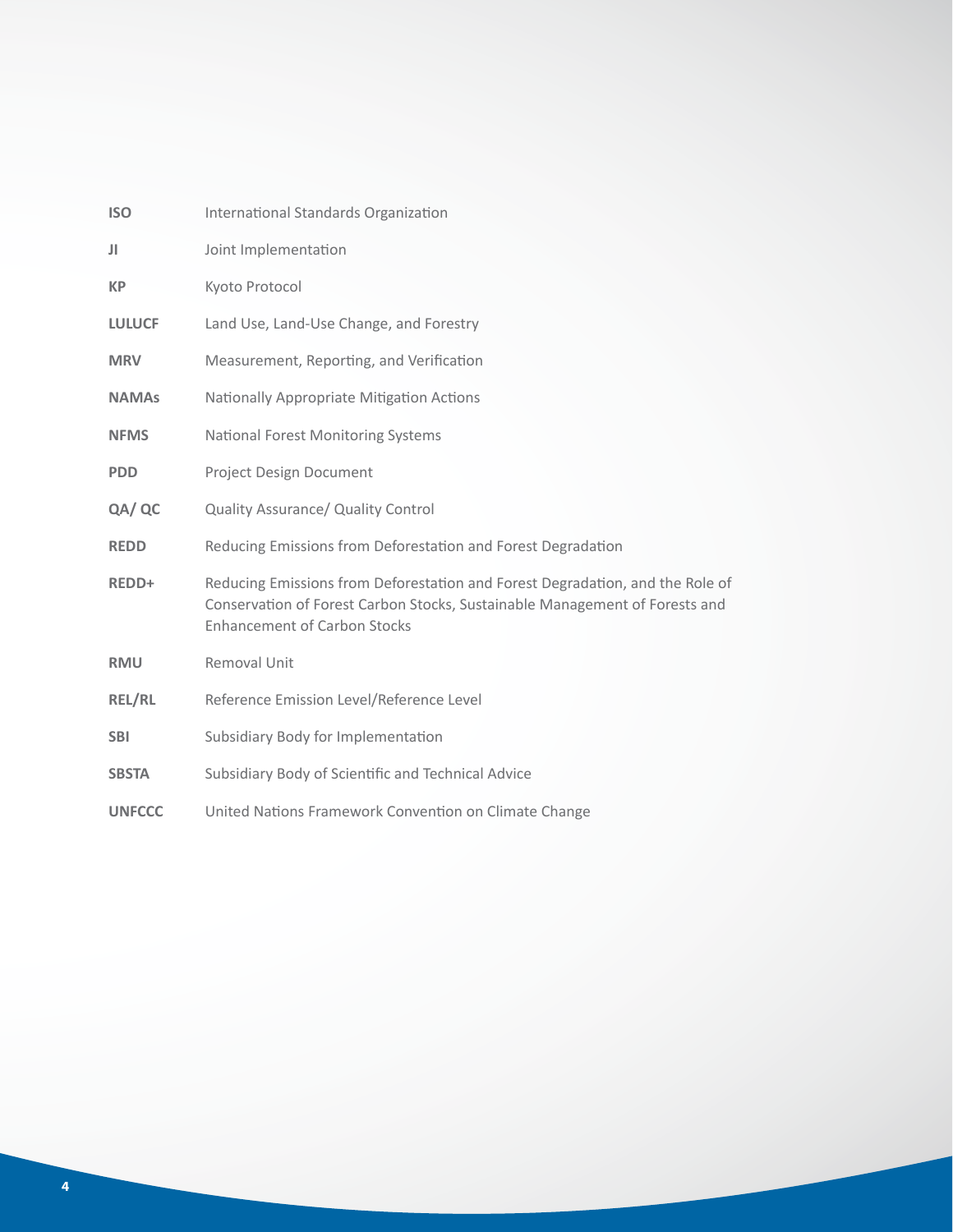# <span id="page-6-0"></span>Executive Summary

At the 16<sup>th</sup> session of the Conference of the Parties (COP) to the United Nations Framework Convention on Climate Change (UNFCCC), Parties requested the Subsidiary Body for Scientific and Technological Advice (SBSTA) to develop "modalities for measuring, reporting and verifying anthropogenic forest-related emissions by sources and removals by sinks, forest carbon stocks, and forest carbon stock and forest-area changes."<sup>1</sup>

Measurement, reporting, and verification (MRV) of  $REDD+<sup>2</sup>$  has to be considered in the context of both previous COP decisions and ongoing negotiations related to the enhancement of reporting for all countries. At COP-16, Parties decided that developing country Parties will submit biennial update reports (BURs) that update the most recently submitted national communication.<sup>3</sup> It was decided that a process of "international consultations and analysis" (ICA) of the biennial reports would take place in the Subsidiary Body of Implementation.<sup>4</sup> According to the latest discussions in SBSTA, information on REDD+ results could be provided through BURs. The draft SBSTA text points towards a system of REDD+ verification that is built on:

- A link to ICA
- Developing country Parties should include REDD+ relevant information in their BURs, but it has not been finally agreed yet whether such information will be subject to ICA
- A request for developing country Parties seeking results-based finance to submit additional information in a technical annex to the BUR

- 3 FCCC/CP/2011/9/Add.1, Annex III, II. 2.
- 4 1/CP.16 para. 63.

• A process of review and analysis, which includes interaction with the Party concerned, of the technical annex by a technical team of experts

Decisions to date on ICA suggest a process that is based on a "facilitative sharing of views" that aims to "increase the transparency of mitigation actions and their effects, through analysis by technical experts in consultation with the Party concerned."<sup>5</sup> As ICA does not verify the achievement of pre-defined results, but rather seeks to improve the quality of reporting through a constructive process of assessment and support, it would not, on its own, be the appropriate mechanism to verify REDD+ results. Therefore, the question for REDD+ verification is how it is linked to ICA and how strong such a link will be.

The precedents that exist for review, assessment, and verification within the UNFCCC and its Kyoto Protocol are designed to evaluate information based on common elements, but they differ depending on their purpose and ambition. Common elements include the following:

- Assessment of whether a Party submission conforms with all relevant guidelines, including how the UNFCCC principles of estimating and reporting of emissions and removals are considered
- Evaluation of new information taking into account consistency with previous submissions and external authoritative information sources
- Technical and process recommendations for improving the quality of information submitted

In this paper, the authors present three approaches to REDD+ verification, with varying levels of effort and involvement by experts and Parties, as follow:

<sup>5</sup> Decision 2/CP.17, Annex IV, I, para.1.

<sup>&</sup>lt;sup>1</sup> Decision 1/CP.16, appendix II, para. (c).

<sup>&</sup>lt;sup>2</sup> Reducing Emissions from Deforestation and forest degradation, including the role of conservation, sustainable management of forests and enhancement of forest carbon stocks.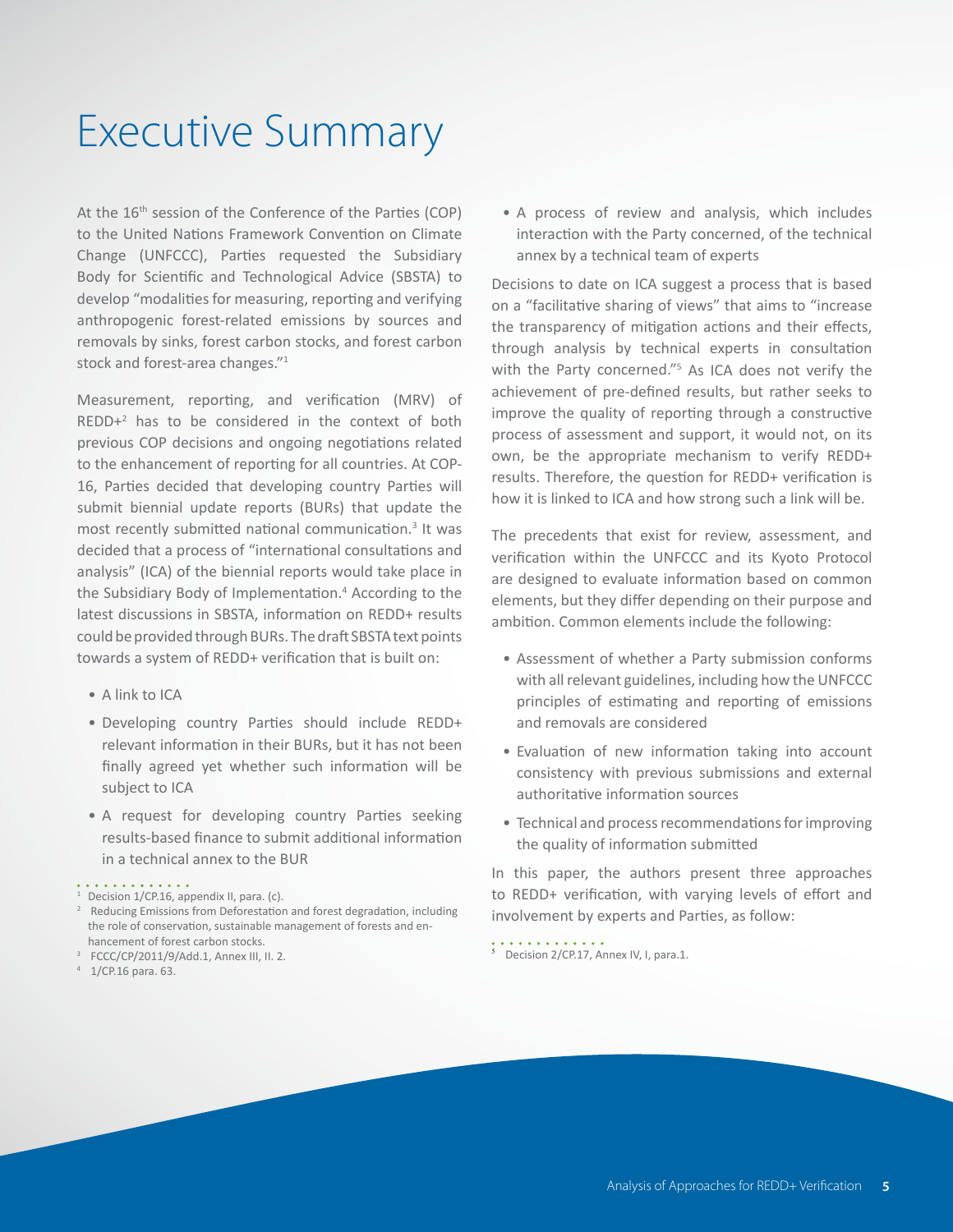## <span id="page-7-0"></span>**Details of a REDD+ Technical Annex for Consideration**

The technical annex could be analyzed as part of the ICA process and contain additional substantive elements, such as:

- The assessed FREL/FRL in tonnes of CO2e per year; pools, gases, and activities included; submission date; the period of the assessed FREL/ FRL; methods and models used; and forest definition
- Use of common reporting format tables suitable for reporting REDD+ results in tonnes of CO2e per year
- Demonstration that reported results are methodologically consistent with the FREL/FRL, including data and approaches used; methods/models and assumptions used; pools, gases, activities, and forest definition
- A summary of methods, models, and assumptions used for quantifying uncertainty around reported results
- Demonstration of how subnational leakage has been considered and accounted for in reported results, if applicable
- Demonstration of how reversals have been considered, if applicable

## *Approach I: Technical analysis and process through the ICA*.

For developing countries that are not seeking resultsbased payments, the submission of REDD+ information would be limited to data and other information in their BURs, including information on forest monitoring systems, progress towards building FREL/FRLs, policies and measures (including those addressing drivers of deforestation), and legal and institutional arrangements, among others. Such information could form part of the facilitative technical analysis under ICA.<sup>6</sup> The main objective of this process would be to build capacity for Parties to improve the data and information reported in their national greenhouse gases GHG inventories and, as a subset, to improve the measurement and reporting of REDD+ related emissions and removals occurring within the Agriculture, Forestry and Other Land Use (AFOLU) sector.

## *Approach II: Verification of results-based REDD+ actions, ICA with REDD+ technical annex.*

The primary goal of REDD+ verification is to assess that the contributions to mitigation by REDD+ activities are real and credible, in support of Article 2 of the Convention. The results of such activities should be "measured against the forest reference emission levels and/or forest reference levels [FRELs/FRLs] should be expressed in tonnes of carbon dioxide equivalent per year."<sup>7</sup>

Parties seeking to receive results-based finance, when submitting data and information through BURs, may be asked to supply a technical annex (as per para. 30, annex 3, decision 2/CP.17). Such an annex would include REDD+ relevant information on the measurement and reporting of emissions and removals against a FREL/FRL (see Box) . The process could facilitate results-based finance where REDD+ emission reductions/removals are fully measured, reported, and verified.<sup>8</sup>

- . . . . . . . . . . . . .
- <sup>6</sup> See para. 8 of the Annex of the SBSTA-38 Draft Conclusions (bracketed).
- <sup>7</sup> SBSTA-38 Draft Conclusions, Annex I, para.4.
- <sup>8</sup> See para. 9 of the Annex of the SBSTA-38 Draft Conclusions (bracketed).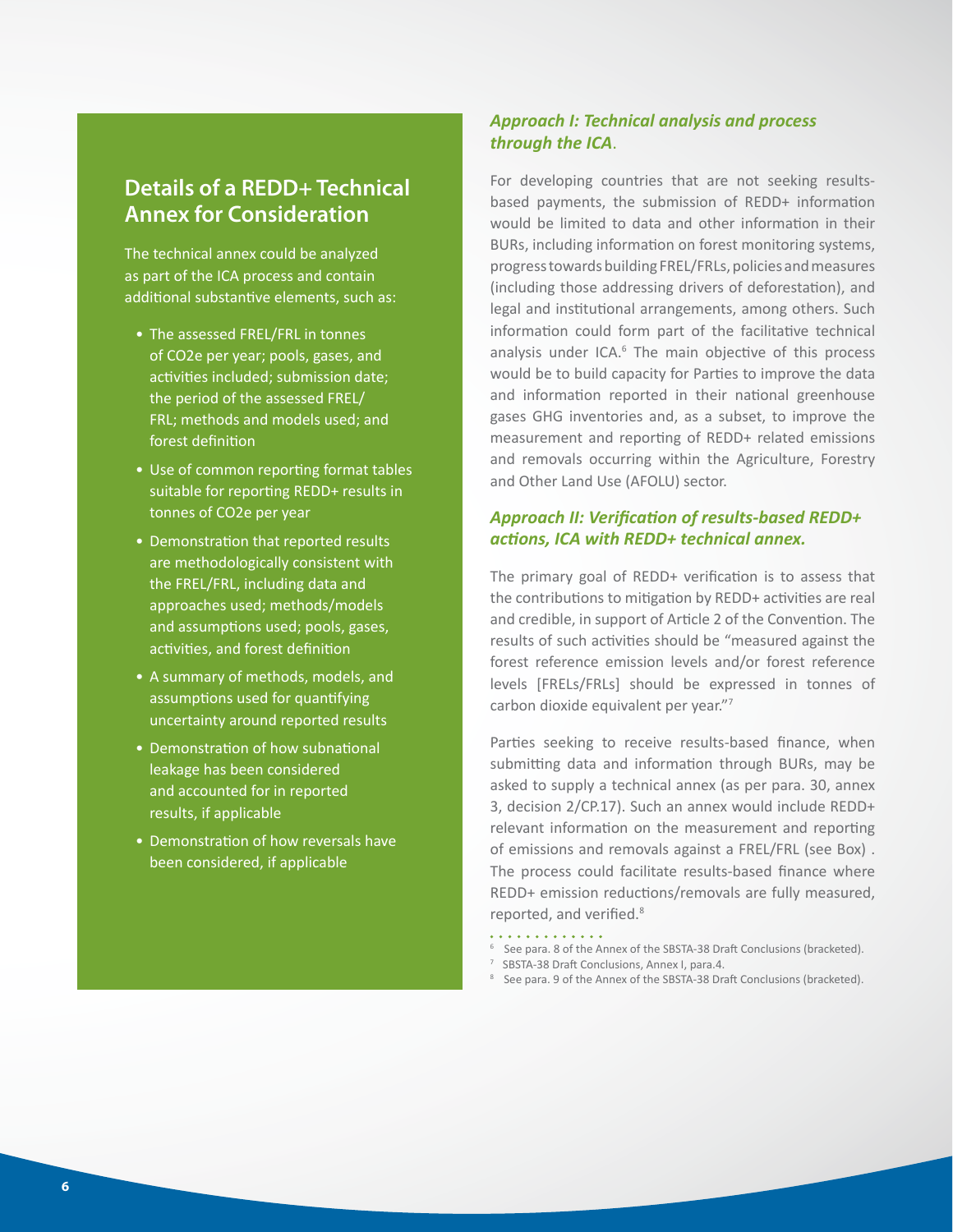The primary goal of REDD+ verification is to assess that the contributions to mitigation by REDD+ activities are real and credible

Ensuring that real and credible emission reductions have been achieved is the goal of the verification process, and this assertion will be easier to make if measured results can be compared against a high-quality FREL/FRL. Parallel negotiations are ongoing with respect to the technical assessment process for the FREL/FRL, and the outcome of that decision will influence the quality of the subsequent process that verifies results. Therefore, it is recommended that COP-19 negotiations on FREL/FRL and MRV occur in sequence, so that the verification decision has the potential to build upon a strong decision related to reference levels.

#### *Approach III: Additional verifications.*

Current negotiations on MRV for REDD+ focus on guidelines and modalities for verification of results-based GHG emissions and removals. Other negotiation streams under the UNFCCC or bilateral commitments between countries could define protocols needed to allow the issuance of tradable emission units and authorize both private and public entities to transact such units. Yet others may seek to verify results others than emissions and emission removals. Negotiations on market-based and non-market-based approaches will likely play out over the next two years. Market-based approaches to REDD+ may come with additional requirements to ensure that fungible emissions reductions/removals produced from REDD+ have a minimum set of attributes to ensure investors of a relatively uniform asset, regardless of where it was produced. Independently-accredited, international or national verification bodies could conduct the verification of emission reductions/removals under Approach III.

**Regardless of the approach and institutional model of the review process, new capacities need to be added to enable these bodies, or similar bodies, to fulfill the requirements of REDD+ review and assessment.** To enhance the necessary expertise for REDD+ reviews and verification, the following actions could be contemplated:

- Additional training for reviewers (either existing or new REDD+ experts) could be offered to include land use, land-use change, and forestry LULUCF activities.
- Remote sensing experts and experts in carbon measurement, modeling, and dynamics of tropical (as well as for temperate) forest systems should be added to the review teams.
- GHG inventory experts that are particularly knowledgeable on AFOLU and LULUCF should also be added to the teams.

The "V" of MRV is an essential, yet unresolved, aspect of REDD+. This paper describes how the REDD+ verification process could be executed, what it could cover, and who could perform the assessment. There are strong precedents within the UNFCCC for verification/review and assessment procedures that can be drawn on to make effective use of existing institutions. Maintaining momentum on REDD+ will require a dialogue between finance and technical negotiations—this was a key lesson learned from Doha. Verification arrangements (e.g., relationship between ICA and REDD+ MRV, the degree of assessment, and type of support) emerging from REDD+ negotiations as discussed here may be more generally applicable to all Parties, and progress in REDD+ may help to build momentum towards the delivery of a new and universal climate agreement by 2015 for the period beyond 2020.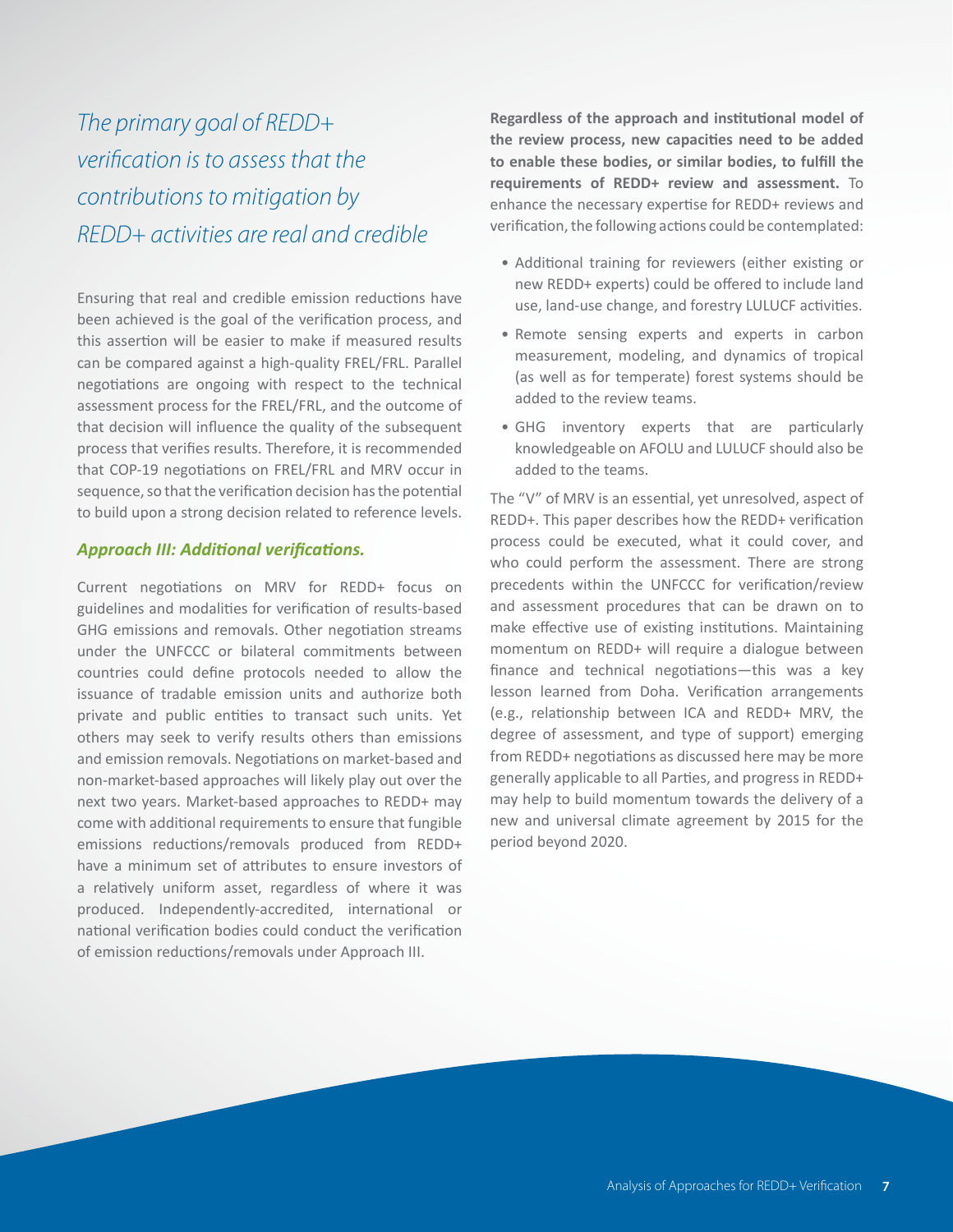# <span id="page-9-0"></span>1. Introduction

At the 16<sup>th</sup> session of the Conference of the Parties (COP) to the United Nations Framework Convention on Climate Change (UNFCCC), Parties requested that the Subsidiary Body for Scientific and Technological Advice (SBSTA) implement a work program that would, among other things, develop "modalities for measuring, reporting and verifying anthropogenic forest-related emissions by sources and removals by sinks, forest carbon stocks, and forest carbon stock and forest-area changes resulting from the implementation of the [REDD+] activities referred to in paragraph 70" of the Cancun Decision.<sup>1</sup> Since then, the SBSTA has worked on methodological guidance for the measurement, reporting, and verification (MRV) of REDD+ actions, now with the aim of completing this work at SBSTA's 39<sup>th</sup> session. The goal is to prepare recommendations for a draft decision on this matter for consideration and adoption by COP-19, in Warsaw in November 2013.

In the context of SBSTA's deliberations, MRV's "V" (or verification) has spurred a substantial discussion on both its process and technical scope. With the objective of informing UNFCCC negotiators, this paper seeks to discuss how the verification process could be executed and what it could cover. The paper takes the draft conclusions that the Chair proposed at SBSTA's 38<sup>th</sup> session (Bonn, June  $2013$ <sup>2</sup> as a starting point and focuses on the items that remain unresolved.

## **1.1 Status of Negotiations prior to COP-19**

In 2009, at its 15<sup>th</sup> session, the COP adopted a decision on REDD+ methodological guidance.<sup>3</sup> The decision included specific (albeit incomplete) guidance on MRV for REDD+. The decisions requested that the Parties use the most recent Intergovernmental Panel on Climate Change (IPCC) guidance and guidelines as adopted or encouraged by the COP as a basis for the following: estimating anthropogenic forest-related greenhouse gas (GHG) emissions by sources and removals by sinks, forest carbon stocks, and forest area changes; and to establish national forest monitoring systems that provide transparent, consistent, and, as far as possible, accurate estimates that reduce uncertainties. Results should be made available and be suitable for review.

The multifaceted negotiations under the UNFCCC are organized in many parallel and interrelated negotiation streams. MRV decisions for REDD+ are dependent on broader decisions on reporting and review for developing countries; MRV for nationally appropriate mitigation actions (to the extent that countries present REDD+ as such); and on how REDD+ forest reference emissions levels and/or forest reference levels (FREL/FRL) will be constructed and evaluated.

Thus REDD+ MRV must be considered in the context of previous COP decisions and of ongoing negotiations related to the enhancement of reporting for all countries (see Figure 1). At COP-16, Parties decided that developing country Parties should submit biennial update reports (BURs) that update the most recently submitted national communication.<sup>4</sup> It was decided that a process of "international consultations and analysis" (ICA) of the biennial reports would take place in the Subsidiary Body of Implementation.<sup>5</sup> Least developed country Parties and small island developing States "may submit biennial update reports at their discretion."<sup>6</sup>

One objective of BURs is "to enable enhanced reporting by non-Annex I Parties on mitigation actions and their effects, needs, and support received, in accordance with their national circumstances, capacities and respective capabilities, and the availability of support."<sup>7</sup> There is no specific requirement to measure, report, and assess emission reductions/removals against reference or baseline scenarios, although this approach could be implicit in the analysis of the effects of mitigation actions. The BURs will include updates on national inventories

- <sup>5</sup> Decision 1/CP.16, para. 63.
- $6$  Decision 2/CP.17. para. 41 (a).
- <sup>7</sup> Decision  $2/CP.17$ , Annex III, I.1. (c).

<sup>. . . . . . . . . . . . .</sup> <sup>1</sup> Decision 1/CP.16, appendix II, para. (c).

<sup>&</sup>lt;sup>2</sup> Draft Conclusions by the Chair, FCCC/SBSTA/2013/L.12.

<sup>&</sup>lt;sup>3</sup> Decision 4/CP.15.

<sup>4</sup> FCCC/CP/2011/9/Add.1, Annex III, II. 2.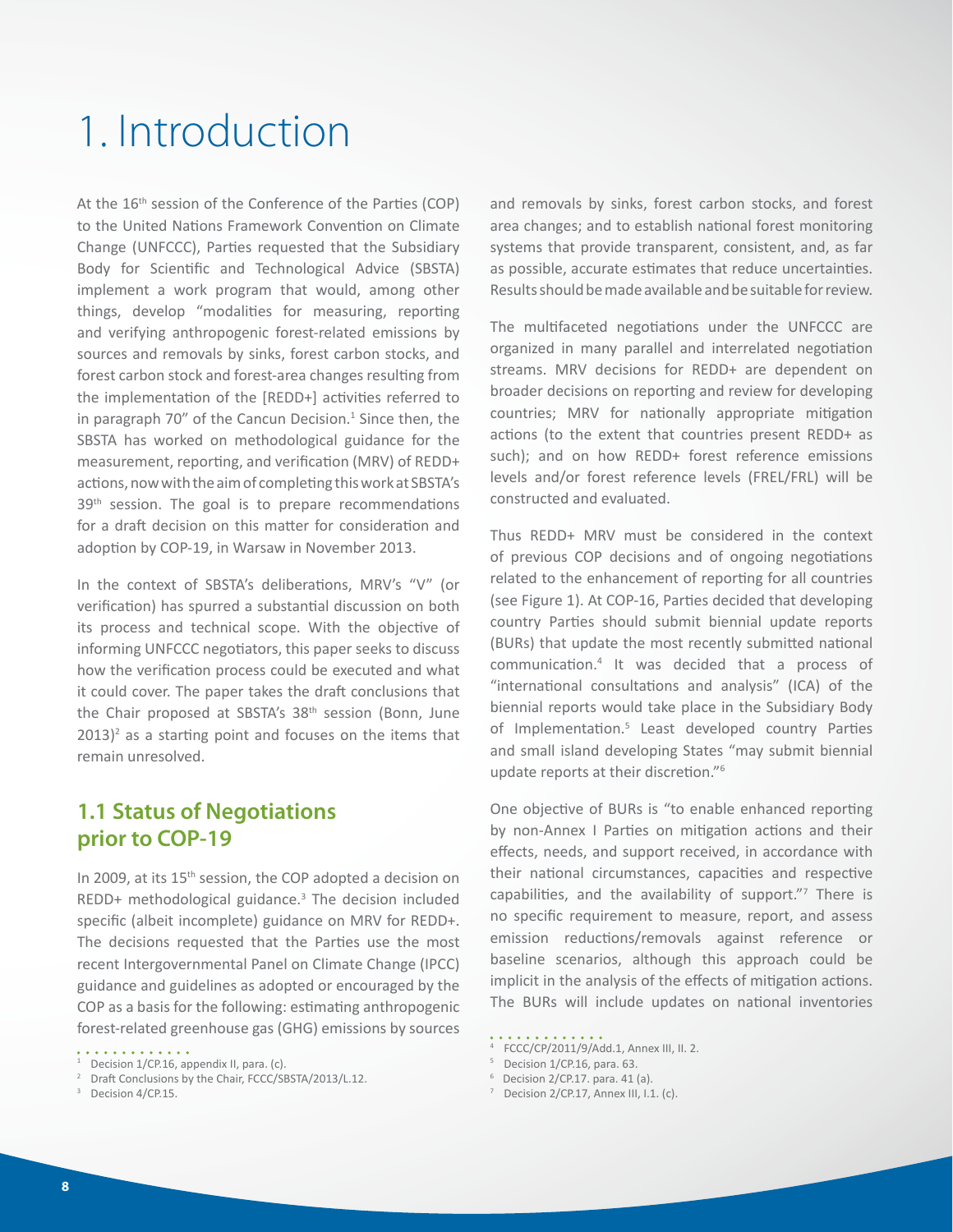## **Figure 1 . COP MRV guidelines**

| <b>Bali</b>                                  | 1/CP.13 (1.b.iii)<br><b>Enhanced action</b><br>on REDD+<br>through policy<br>approaches and<br><i>incentives</i>                                                                                                                                                                                                                                                                                                                                           | 2/CP.13(6)<br>Use latest reporting<br>from deforestation. Non-<br><b>Annex I Parties encouraged</b><br>to apply the Good Practice<br><b>Guidance for LULUCF</b>                                                                                                                                                    | guidelines for GHG emissions                                                                                                                                                                                                                                                                                                                                                                                                                                        | 2/CP.13 Annex (2)<br><b>Emissions estimates</b><br>should be results<br>based, demonstrable,<br>transparent, verifiable<br>and estimated<br>consistently over time. |                                                                                                                                                                                                                                  | 2/CP.13 Annex (7)<br>Subnational<br>approaches should<br>be a step toward<br>the development of<br>national approaches,<br><b>RLs and estimates</b>                                                                                                                                                                                                                                                                                                                                                                                                                        | 2/CP.13<br><b>Annex (11)</b><br>Independent<br>expert review<br>is encouraged                                                                                                                                   |
|----------------------------------------------|------------------------------------------------------------------------------------------------------------------------------------------------------------------------------------------------------------------------------------------------------------------------------------------------------------------------------------------------------------------------------------------------------------------------------------------------------------|--------------------------------------------------------------------------------------------------------------------------------------------------------------------------------------------------------------------------------------------------------------------------------------------------------------------|---------------------------------------------------------------------------------------------------------------------------------------------------------------------------------------------------------------------------------------------------------------------------------------------------------------------------------------------------------------------------------------------------------------------------------------------------------------------|---------------------------------------------------------------------------------------------------------------------------------------------------------------------|----------------------------------------------------------------------------------------------------------------------------------------------------------------------------------------------------------------------------------|----------------------------------------------------------------------------------------------------------------------------------------------------------------------------------------------------------------------------------------------------------------------------------------------------------------------------------------------------------------------------------------------------------------------------------------------------------------------------------------------------------------------------------------------------------------------------|-----------------------------------------------------------------------------------------------------------------------------------------------------------------------------------------------------------------|
| <b>Copenhagen</b>                            | 4/CP.15(1a)<br><b>Identify</b><br>drivers of<br>D&D resulting<br>in emissions<br>and means to<br>address these                                                                                                                                                                                                                                                                                                                                             | 4/CP.15(1b)<br>Identify<br>activities<br>resulting<br>in reduced<br>emissions<br>and increased<br>removals                                                                                                                                                                                                         | 4/CP.15 (1c)<br>Use most<br>recently<br>adopted IPCC<br>guidance for<br>estimating<br>anthropogenic<br><b>GHGs</b>                                                                                                                                                                                                                                                                                                                                                  | 4/CP.15(1d)<br>Develop<br>transparent,<br>robust,<br>consistent,<br>and accurate<br>NFMS.                                                                           |                                                                                                                                                                                                                                  | 4/CP.15 (4-5)<br><b>Enhance capacity building</b><br>for NFMS and use of IPCC<br>guidance and guidelines,<br>taking into account the<br>work of the CGE on<br><b>National Communications</b><br>from non-Annex 1 Parties                                                                                                                                                                                                                                                                                                                                                   | 4/CP.15(7)<br>Establish<br>transparent RLs/<br><b>RELs taking historic</b><br>data into account<br>and adjusting for<br>circumstances                                                                           |
| CP 16<br><b>Cancun</b>                       | 1/CP.16 III B. (60)<br>Submit nat'l communications<br>to COP every 4 years. Report<br>mitigation actions and GHG<br>inventory data biennially.<br>1/CP.16 III B. (61 & 62)<br>Internationally supported actions<br>subject to international and<br>domestic MRV; domestic MRV<br>only for self-supported actions<br>1/CP.16 III B. (63)<br>International consultations and<br>analysis (ICA) of biennial update<br>reports (BUR) to be conducted<br>by SBI |                                                                                                                                                                                                                                                                                                                    | 1/CP.16 III B. (64)<br>Reporting must include nat'l GHG<br>inventory data, mitigation actions,<br>methodologies, and progress of<br>MRV implementation<br>1/CP.16 III C. (70)<br>Contribute to mitigation in the<br>forest sector through (a)reducing<br>emissions from D&D (b)conserving<br>forest C stocks (c) sustainably<br>managing forests (d)enhancing<br>forest C stocks<br>1/CP.16 III C. (71b)<br>Develop RL/REL with provisions<br>from decision 4/CP.15 |                                                                                                                                                                     | activities                                                                                                                                                                                                                       | 1/CP.16 III C. (71c)<br>Develop transparent NFMS for monitoring<br>and reporting REDD+ activities. If appropriate,<br>subnational monitoring and reporting as an<br>interim measure.<br>1/CP.16 III C. (71d)<br>Develop system for reporting how safeguards*<br>are addressed in the implementation of REDD+<br>1/CP.16 III C. (73)<br>REDD+ activities should be implemented in<br>phases, beginning with the development of<br>national strategies/action plans followed by<br>implementation. Results-based actions should<br>be fully measured, reported and verified. |                                                                                                                                                                                                                 |
| $\sim$ $\sim$ $\sim$ $\sim$<br><b>Durban</b> | 2/CP.17 II B (37)<br>SBSTA to develop<br>guidelines for<br>domestic MRV<br>of domestically-<br>supported<br>nationally<br>appropriate<br>mitigation actions                                                                                                                                                                                                                                                                                                | 2/CP.17 II B (41, Annex III)<br>First biennial update report to be<br>submitted by Dec. 2014 based on<br>agreed guidelines. Report must cover<br>at a minimum, an inventory no more<br>than 4 years old<br>2/CP.17 II B (56, Annex IV)<br>Adopted modalities and guidelines<br>for int'l consultation and analysis |                                                                                                                                                                                                                                                                                                                                                                                                                                                                     |                                                                                                                                                                     | 2/CP.17 II B (58a)<br>Int'l consultation<br>and analysis (ICA)<br>will be conducted for<br>developing country<br>Parties, starting within<br>6 months of submission<br>of the first round of<br>biennial update reports<br>(BUR) |                                                                                                                                                                                                                                                                                                                                                                                                                                                                                                                                                                            | 2/CP.17 II C (64)<br>Results for financed REDD+<br>actions should be fully<br>2/CP.17 II C (65 & 66)<br>Results-based finance may<br>come from a wide variety of<br>sources, including possibly<br>market-based |
| $CP$ 18<br><b>Doha</b>                       | 17/CP.18 Appendix<br>Draft text on composition, modalities and procedures<br>of the team of technical experts under ICA, referred to<br>in decision 2/CP.17, annex IV, paragraph 3                                                                                                                                                                                                                                                                         |                                                                                                                                                                                                                                                                                                                    |                                                                                                                                                                                                                                                                                                                                                                                                                                                                     | 18/CP.18                                                                                                                                                            | update reports                                                                                                                                                                                                                   | Consultative Group of Experts (CGE) extended to provide<br>support to non-Annex I parties in preparing their biennial                                                                                                                                                                                                                                                                                                                                                                                                                                                      |                                                                                                                                                                                                                 |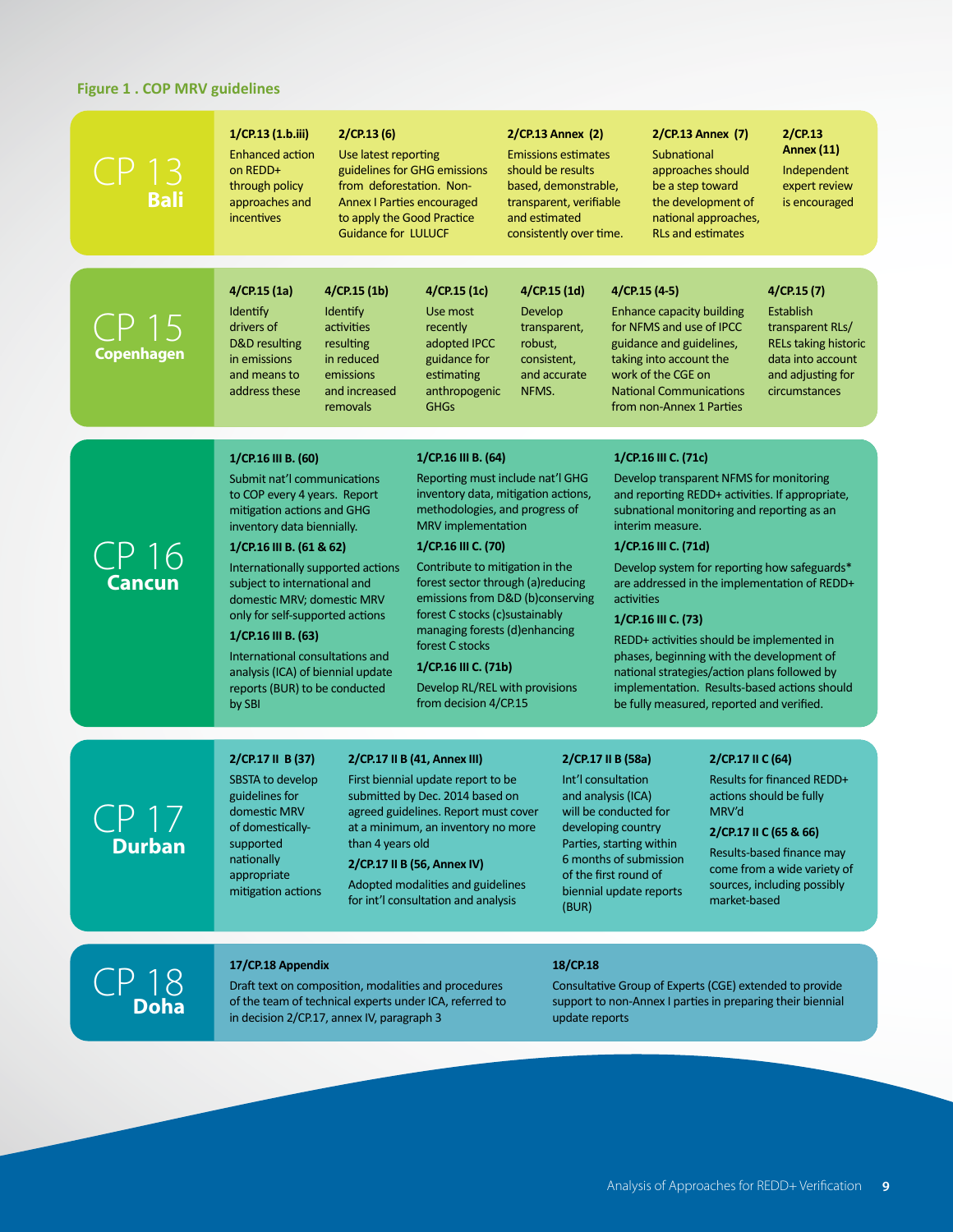of anthropogenic emissions by sources and removals by sinks of all GHGs as well as "information on the progress of implementation of the mitigation actions and the underlying steps taken or envisaged, and the results achieved, such as estimated outcomes (metrics depending on type of action) and estimated emission reductions/ removal enhancements, to the extent possible."<sup>8</sup> ICA includes a technical analysis of the BURs submitted by developing country Parties and a facilitative sharing of views. The process will result in a record that the UNFCCC Secretariat prepares that will include a technical "in-depth review report, the summary report of the Subsidiary Body for Implementation, questions submitted by Parties and responses provided, and any other observations of the Party under review."<sup>9</sup>

Since 2010, negotiations have taken place on the ICA of BURs from developing countries, while parallel but separate negotiations have taken place under the SBSTA on MRV for REDD+. According to the latest SBSTA discussions, information on REDD+ results could be provided through the BURs by Parties, thereby linking the negotiations on the process of ICA to those under the SBSTA of REDD+ MRV.<sup>10</sup> The draft decision of SBSTA-38 proposes that a "technical annex"<sup>11</sup> on REDD+ could be included in the BURs by developing countries seeking results-based finance for REDD+. The content of a possible technical annex is still to be decided, as well as the process to assess the annex, although there are suggestions that a technical analysis may be undertaken by a technical team of experts, consistent with the ICA guidelines and modalities. The composition of the team of experts, the scope of the technical analysis, and the relationship between the team of experts and the country under review, remain subjects of negotiation.

Footnotes in the draft SBSTA text note the linkage between the assessment of the technical annex by the team of experts to the outcomes of negotiations on ICA and suggest that a discussion under REDD+ should not

- <sup>10</sup> Draft Conclusions by the Chair, FCCC/SBSTA/2013/L.12.
- <sup>11</sup> Draft Conclusions by the Chair, SBSTA-38, para. 9.

prejudge pending decisions on the ICA.<sup>12</sup> The draft SBSTA text also suggests that Parties should provide data and information on the estimation of anthropogenic forestrelated emissions by sources and removals by sinks, forest carbon stocks, and forest carbon stock and forest-area changes in their BURs<sup>13</sup>, but it has not yet decided on whether such information should be subject to the ICA process.<sup>14</sup> In sum, the draft SBSTA text points towards a system of REDD+ verification that is built on the following:

- A link to ICA
- Developing country Parties should include REDD+ relevant information in their BURs<sup>15</sup>
- A request for developing country Parties seeking results-based finance to submit additional information in a technical annex to the BUR
- A process of review and analysis, which includes interaction with the Party concerned, of the technical annex by a technical team of experts

In addition, REDD+ verification of anthropogenic forestrelated emissions by sources and removals by sinks, forest carbon stocks, and forest carbon stock and forest-area changes should also be "consistent with MRV of NAMAs [nationally appropriate mitigation actions] by developing country Parties as agreed by the COP."<sup>16</sup> COP-16 decided that "internationally supported mitigation actions will be measured, reported and verified domestically and will be subject to international measurement, reporting and verification in accordance with guidelines to be developed under the Convention."<sup>17</sup> REDD+ MRV for Parties that seek results-based finance may, in future, be aligned with verification of supported NAMAs, in particular if REDD+, or REDD+ actions, will fall under NAMAs. However, details on the MRV of NAMAs have yet to be decided on and will not be examined in this paper.

- <sup>12</sup> SBSTA-38 Draft Conclusions, Annex I, footnotes 2 and 4.
- <sup>13</sup> SBSTA-38 Draft Conclusions, Annex I, para.7.
- <sup>14</sup> SBSTA-38 Draft Conclusions, Annex I, para.8 [in brackets].
- $15$  Ibid.
- <sup>16</sup> FCCC/SBSTA/2013/L.12, Annex 1, para.1.
- 17 Decision 1/CP.18, para. 61.

<sup>. . . . . . .</sup> <sup>8</sup> Decision 2/CP.17, Annex III, IV, para. 12 (d).

<sup>&</sup>lt;sup>9</sup> Decision 2/CP.17, II, para. 30.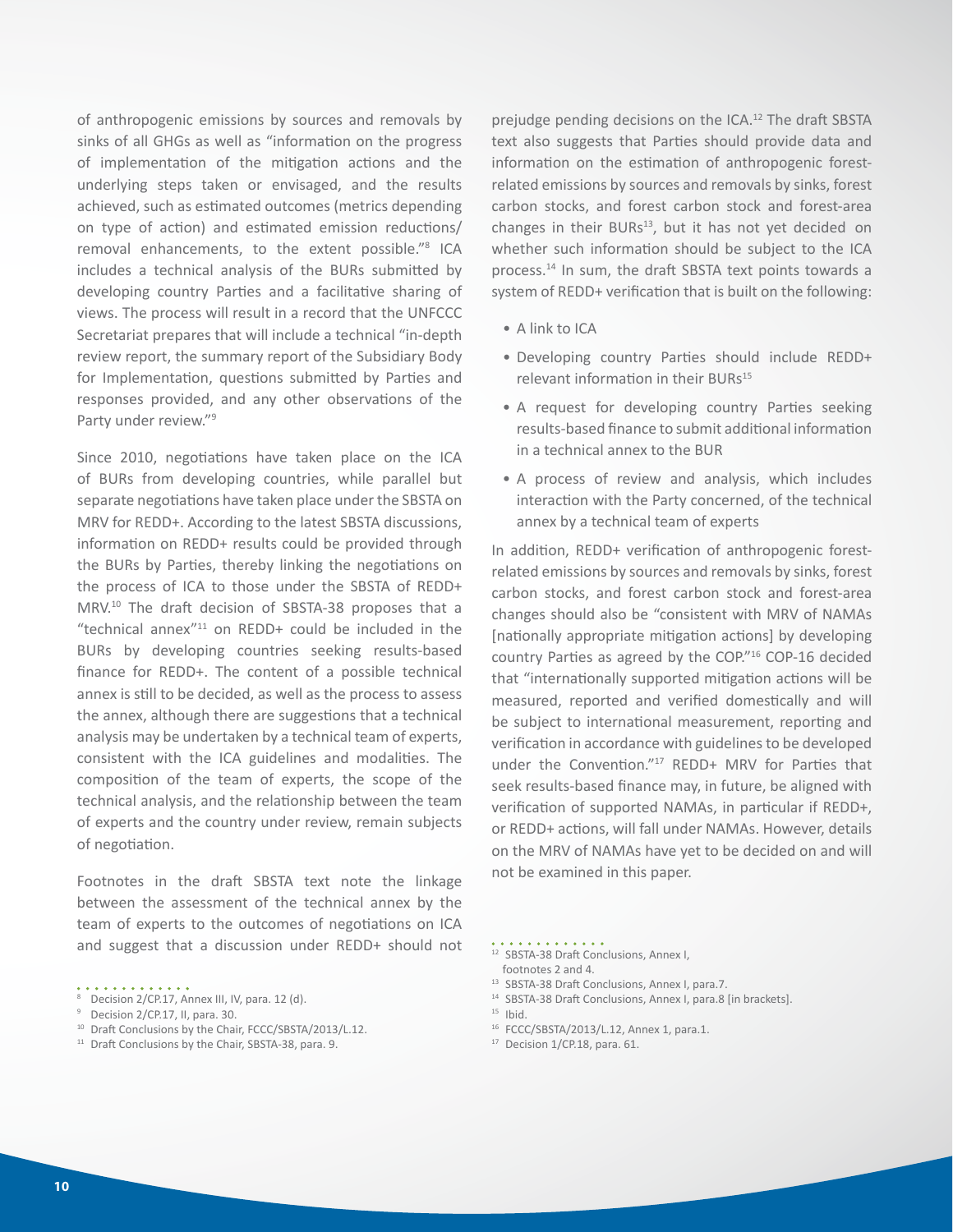## <span id="page-12-0"></span>**1.2 REDD+ MRV and the Link to Finance**

The context of the verification process influences the technical and procedural requirements. It can range from a facilitative review to a confirmation of the achievement of certain outcomes. Decisions to date on ICA suggest a process that is based on a "facilitative sharing of views" that aims to "increase the transparency of mitigation actions and their effects, through analysis by technical experts in consultation with the Party concerned."<sup>18</sup> As ICA does not verify the achievement of pre-defined results (measured in tonnes of  $CO_2$ e per year), but rather seeks to improve the quality of reporting through a constructive process of assessment and support , on its own it would not be the appropriate mechanism to verify REDD+ results. Therefore, the question for REDD+ verification is how it is linked to ICA and how strong such a link will be. The link could be unconditional, referring in all aspects to ICA (without additional REDD+ requirements) or, be more specific, including the formulation of special guidance and requirements that would apply to REDD+ in the context of ICA. While ICA's facilitative nature would help countries to build REDD+ capacities, the link of REDD+ verification to results-based finance may require the submission of additional information and the formulation of additional procedural requirements. It is in the interest of all Parties to the UNFCCC to agree on a conclusive REDD+ verification process that finds the right balance between what is feasible and reasonable for developing country Parties and what is required by those Parties and other entities providing results-based finance. In the absence of a broad agreement, there is a risk that additional requirements could be formulated in bilateral negotiations that lead to multiple and overlapping demands on developing countries.

REDD+ includes the following activities: (1) reducing emissions from deforestation; (2) reducing emissions from forest degradation; (3) conservation of forest carbon stocks; (4) sustainable management of forests; and (5) enhancement of forest carbon stocks. The Cancun decision on REDD+ states that "results-based actions should be fully measured, reported and verified." The Durban decision then suggested that FREL/FRLs are benchmarks for assessing performance in implementing REDD+ activities. It separately stated that "to obtain and receive results-based finance, actions should be fully measured, reported, and verified."<sup>19</sup> However, the COP has not yet connected finance directly to the performance assessment against FREL/FRLs. Depending on the outcome of further negotiations under the UNFCCC, non-carbon benefits may be considered as additional REDD+ results.<sup>20</sup>

REDD+ decisions establish a link between the generation of GHG emission reductions/removals (and potentially other benefits) from REDD+ actions and support for those actions<sup>21</sup> (see also Figure 1). At COP-17 in Durban, Parties recalled that to "obtain and receive results-based finance, [REDD+] actions should be fully measured, reported and verified."<sup>22</sup> COP-17 also suggested that such finance "may come from a variety of sources, public and private, bilateral and multilateral, including alternative sources."<sup>23</sup> Furthermore, Parties agreed that "appropriate marketbased approaches" could be developed "to support the results-based actions by developing country Parties."<sup>24</sup>

Where finance is linked to results, MRV procedures are likely to contain a confirmation that pre-defined results have been achieved. In this case, additional verification requirements may be formulated. ICA's facilitative approach would then be complemented (or replaced) by a process that provides evidence for the achievement of results. Such evidence relies on the consistency of methodological guidance and the quality of the review, the credibility of which hinges on neutrality and transparency. In addition, if financing is linked to results-based REDD+, $^{25}$  then the verification process must include assessment of how measured emissions compare against the FREL/FRL<sup>26</sup> at the national or subnational scale.

- $20$  Issues referred to in Decision  $1/CP-18$ , para. 40, on methodological issues related to non-carbon benefits resulting from the implementation of REDD+. SBSTA will consider the methodological issues of non-carbon benefits at its 40th session.
- $21$  Decision 1/CP.16, paras.73 and 77.
- $22$  Decision 1/CP.17, para. 64.

. . . . . . . . . . . . .

- <sup>23</sup> Decision 2/CP.17, para. 65.
- $24$  Decision 1/CP.17, para. 66.
- $25$  Decision 2/CP.17 paras. 64-65.
- <sup>26</sup> SBSTA 38 Draft Conclusions, para. 4.

<sup>19</sup> Decisions 1/CP.16, para. 77 and 2/CP.17, para. 64.

<sup>&</sup>lt;sup>18</sup> Decision 2/CP.17, Annex IV, I, para.1.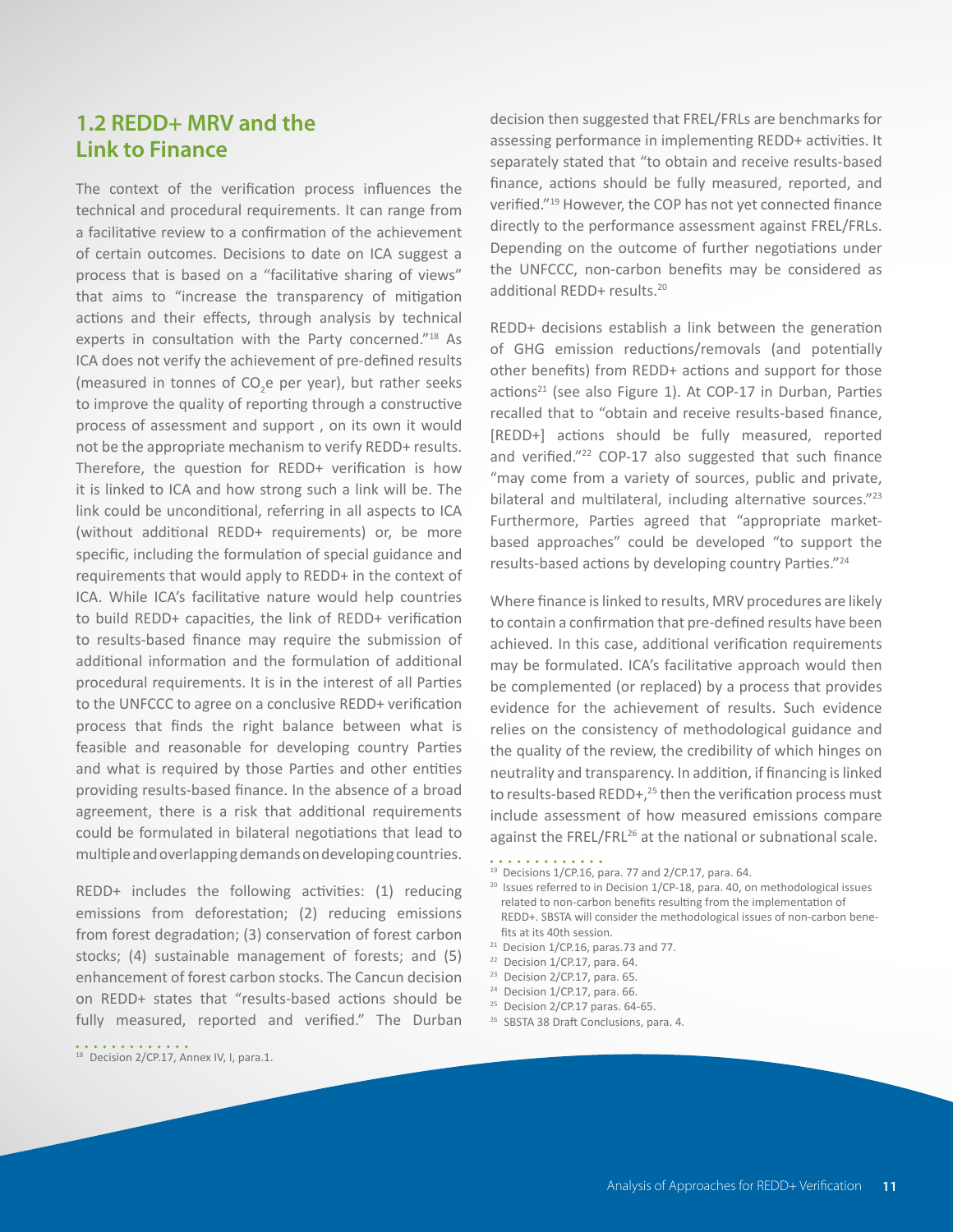## **Table 1. Expert review, assessment and verification under the UNFCCC/Kyoto Protocol.**

| 1. Title                                                                                  | 2. Objective                                                                                                                                                                                       | 3. Principles                                                                             | 4. Process                                                                                                                                                                                                                                                                                                                                                                                    |
|-------------------------------------------------------------------------------------------|----------------------------------------------------------------------------------------------------------------------------------------------------------------------------------------------------|-------------------------------------------------------------------------------------------|-----------------------------------------------------------------------------------------------------------------------------------------------------------------------------------------------------------------------------------------------------------------------------------------------------------------------------------------------------------------------------------------------|
| Review of<br>Annex   Nat'l<br>Communications<br>(Articles 4.1<br>and 12 UNFCCC)           | Ensure COP has<br>accurate, consistent and<br>relevant information to<br>assist in carrying out its<br>responsibilities.                                                                           | Comprehensive,<br>in-depth, consistent,<br>transparent,<br>independent/objective          | NC is reviewed by team from UNFCCC roster<br>of international experts-the Expert Review<br>Team (ERT) conducts in-depth technical<br>assessment (desk-based study and an in-<br>country visit) and prepares a review report.                                                                                                                                                                  |
| Inventory Review of<br><b>Annex   Inventories</b>                                         | Ensure that COP has<br>adequate and reliable<br>information; to examine<br>consistency with<br>reporting guidelines;<br>to assist Parties in<br>improving the quality of<br>their GHG inventories. | Objective, consistent,<br>transparent, thorough,<br>comprehensive, open.                  | Annual inventory reviews by ERTs normally<br>occur as desk or centralized reviews; each<br>Party subject to at least one in-country<br>review during commitment period. ERT<br>conducts in-depth technical assessment.<br>Parties can review reports before forwarded<br>to Compliance Committee. Guidelines also<br>establish procedures for recommendations<br>and adjustments inventories. |
| Initial and True-Up<br>Period Report for<br><b>KP Annex B Parties</b>                     | Facilitate the accounting<br>of emissions and<br>assigned amount.                                                                                                                                  | Comprehensive,<br>in-depth, consistent,<br>transparent,<br>independent/objective          | ERTs examine each Party's initial report of<br>GHGs. If the ERT has doubts it can raise<br>'question of implementation' in its final review<br>report. Includes a procedure for adjusting<br>the inventories and correcting for transfer of<br>emission units.                                                                                                                                |
| <b>Review of Forest</b><br>Mgmt Reference<br>Level for Annex<br>I Parties under<br>the KP | Establish a Forest<br>Management Reference<br>Level (FMREL) by<br>which future emissions<br>and removals<br>will be compared                                                                       | Based on transparent,<br>complete, consistent,<br>comparable and<br>accurate information. | Decision 2/CMP.6 requested each Annex I<br>Party to submit information to the secretariat<br>on FMRL, including updates. Each submission<br>to technical assessment by a review team<br>in accordance with guidelines outlined in<br>Appendix II, part II.                                                                                                                                    |
| $5.$ CDM/<br>JI Verification                                                              | Confirm the<br>monitoring reports of<br>project participants<br>are accurate;<br>confirmation of GHG<br>emission reductions                                                                        | Independence,<br>ethical conduct, fair<br>representation, due<br>professional care.       | Internationally accredited bodies conduct<br>independent review based on COP-established<br>process. Project participants engage verifiers<br>to certify emission reductions for trading. JI<br>can be implemented under full responsibility<br>of host country (Track I) or by relying on an<br>internationally guided process (JI-Track II).                                                |
| 6. Biennial Update<br>Reports and Int'l<br>Consultations &<br>Assessment (ICA)            | Enhance the<br>transparency of<br>mitigation actions<br>and their effects;<br>to build capacity in<br>developing countries.                                                                        | Non-intrusive, non-<br>punitive and respectful<br>of national sovereignty.                | The ICA for BURs coordinated by SBI. Technical<br>experts in consultation with the Party will<br>analyze the transparency of mitigation<br>actions and their effect and produce a<br>summary report. Details on the process still<br>to be decided.                                                                                                                                           |
| <b>MRV of NAMAs</b><br>by NAI Parties                                                     | Support implementation<br>of NAMAs & generate<br>feedback on NAMA<br>effectiveness; facilitate<br>decision-making and<br>planning; Verify results<br>& emission reductions<br>(supported NAMAs).   | Not yet defined.                                                                          | The Copenhagen Accord calls for domestic<br>verification of unilateral NAMAs and int'l<br>verification of supported NAMAs. Verification<br>guidelines for NAMAs do not yet exist.<br>Verification through ICA/BUR and/or entities<br>assigned in bilateral agreements.                                                                                                                        |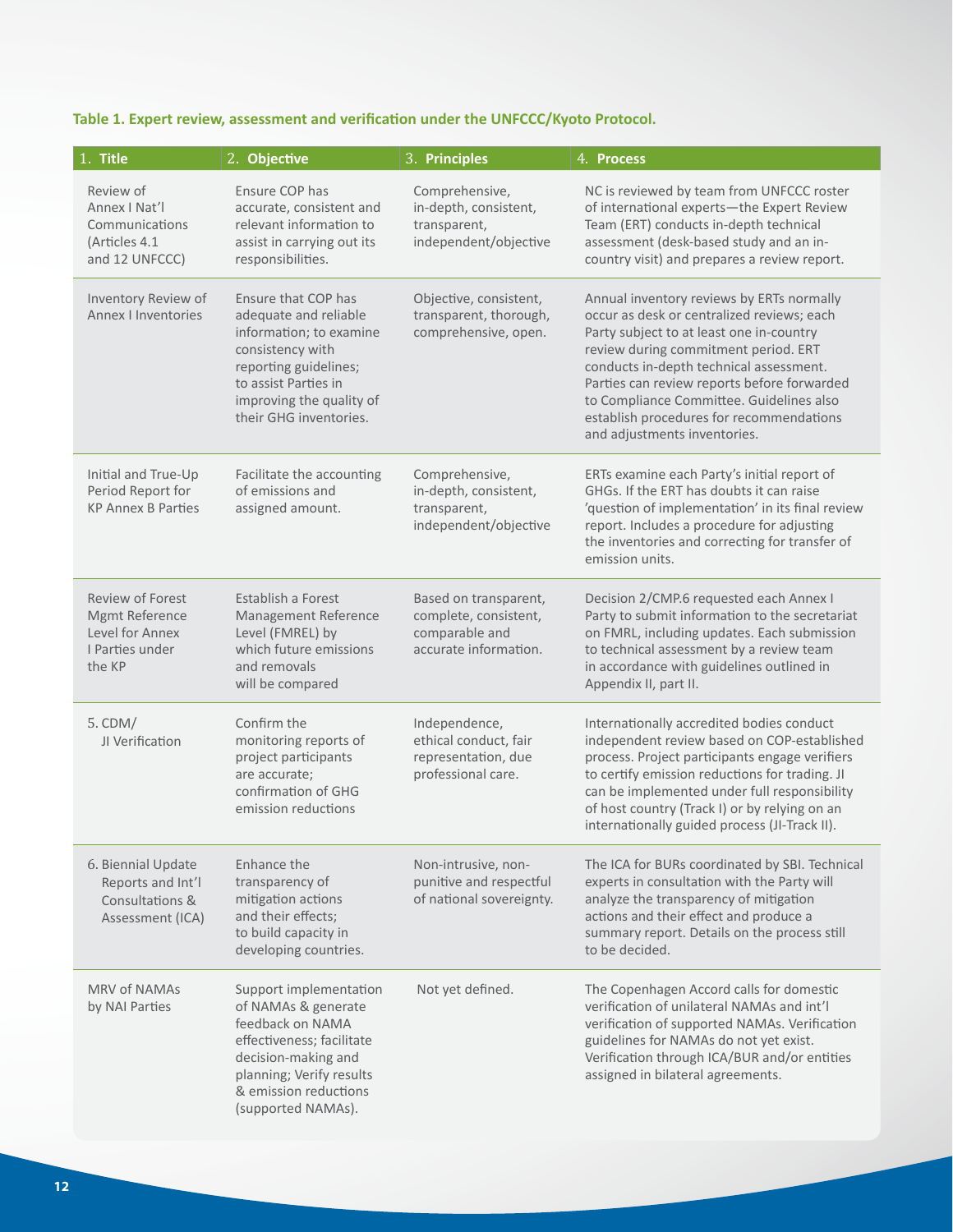# <span id="page-14-0"></span>2. Overarching Principles and Review Precedents under the UNFCCC

The UNFCCC and its Kyoto Protocol foresee different verification processes, all of which are designed to review and assess information. The verification scope and process depend on the specific context of the verification, but all these processes are guided by a series of common overarching UNFCCC principles that are summarized in section 2.1, below. Section 2.2 then describes verification precedents under the UNFCCC.

## **2.1 Requirements and Guidance for Reporting**

Under the UNFCCC, five general principles apply to guide the estimation and reporting of emissions and removals of GHGs. The five principles are as follow:

(1) **Transparency—**namely, that documentation of methods, assumptions, and data is sufficient for reviewers to assess the extent to which good practice requirements have been met and the estimates are correct

(2) **Completeness—**that all relevant lands, pools, gases, and emissions and removal categories are included, estimated, and reported

(3) **Consistency—**that the same definitions and methodologies are used through time so that differences in emissions and removals between years are real and not an artifact of changes in methodology or data, and, in the REDD+ context, all lands and pools that were included in the RL/REL must be included in the future monitoring system

(4) **Comparability**—that the methodologies and standards provided by the IPCC for estimating and reporting inventories must be used so that inventory estimates can be compared among countries

(5) **Accuracy—**that methods used are designed to produce neither under- or over-estimates of emissions and removals so far as can be judged, and that uncertainties be reduced so far as is practicable

All reporting to the UNFCCC, including future reporting for REDD+, is assessed during the review process to ensure that these principles have been followed.

## **2.2 Existing Precedents for Review Processes under the UNFCCC**

When considering how a REDD+ verification process could be structured, it is useful to consider the processes that already exist for review, assessment, and verification within the UNFCCC and its Kyoto Protocol. These existing processes (see Table 1) are all designed to review and assess information, but differ depending on their purpose and ambition, and whether or not they have a compliance element.

Common elements of existing review processes include the following:

- An assessment of whether a Party's submission conforms with all relevant guidelines, including how the five UNFCCC principles of estimating and reporting of emissions and removals are considered
- Evaluation of new information taking into account consistency with previous submissions and external authoritative sources of information
- Technical and process recommendations for improving the quality of information submitted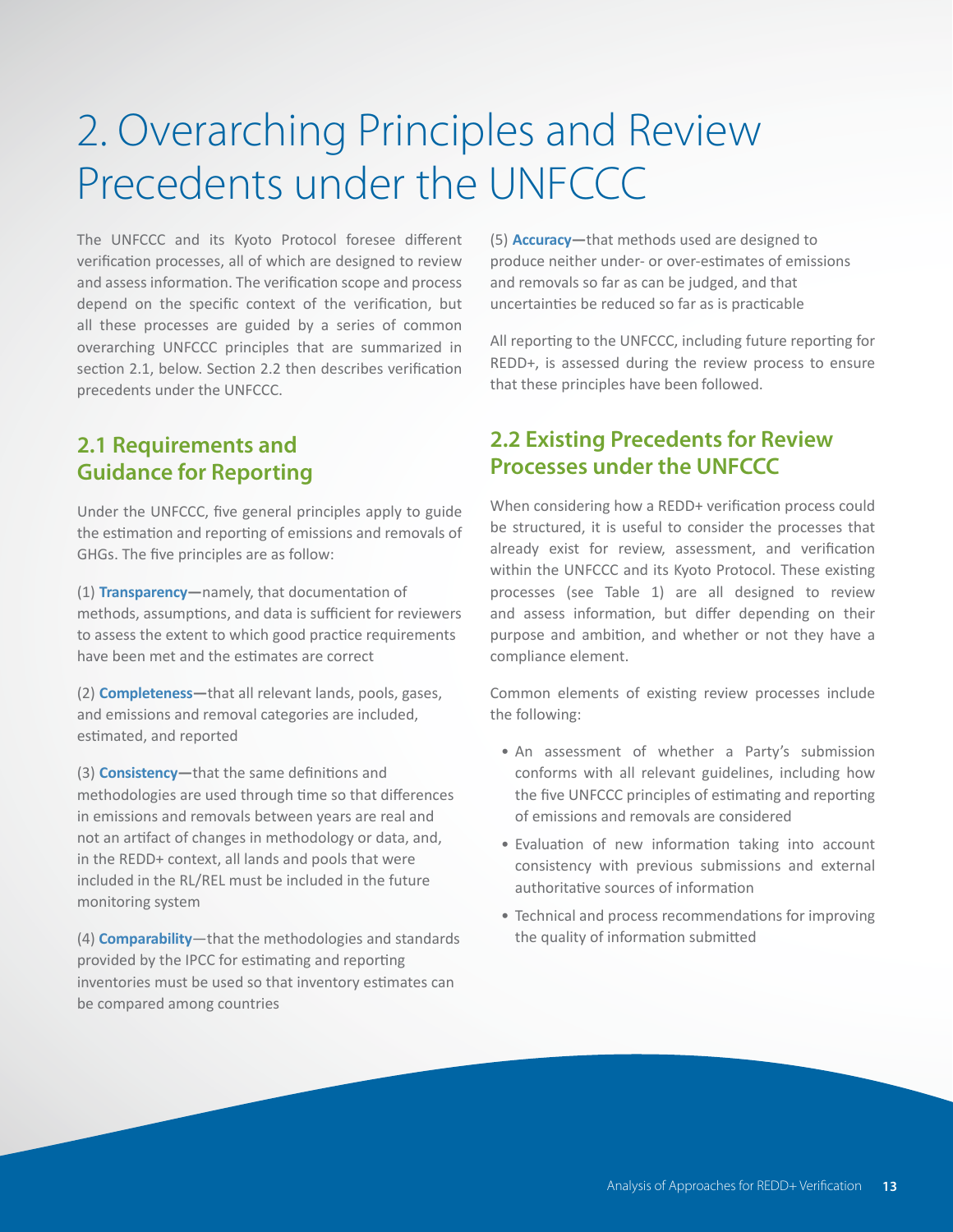The **Annex I GHG inventory review** follows the guidelines agreed on in 1999 $^{27}$  and revised in 2002 $^{28}$  to ensure that reviews are conducted consistently in a technically sound manner and conform to UNFCCC requirements and IPCC guidelines. The inventory review guidelines provide a set of instructions that contain general guidance, a review checklist, an outline of the written report to be prepared by the teams, and additional instructions for the lead reviewers. The review of GHG inventories comprises three stages, as summarized in Table 2, below:

**Kyoto Protocol Article 8 Review.** Annex I Parties with a commitment inscribed in Annex B to the Kyoto Protocol submitted to the Secretariat initial reports to facilitate the calculation of the Party's assigned amount units. A review of the report verified the compliance and confirmed the country's eligibility to participate in international emission trading.29 Expert Review Teams (ERTs) conducted in-

 $27$  Decision 6/CP.5.

<sup>28</sup> Decision 19/CP.8.

<sup>29</sup> Article 17 Kyoto Protocol.

#### **Table 2. Scope of Review of Annex I National Inventories**

country technical assessments within a year of submission of each initial report. The assessments included a review of the following:

- The national system for the estimation of anthropogenic GHG emissions by sources and sinks
- National greenhouse gas inventory
- Calculation of the assigned amount units
- Calculation of the commitment period reserve
- The national registry
- Land use, land-use change, and forestry (LULUCF) parameters and election of activities

The reviews of initial reports were forwarded to the Compliance Committee to consider any 'questions of implementation' that were raised in the reports. The ERTs offered advice to Parties on how to correct problems that they identified in the technical assessment, taking into account the Party's national circumstances. ERTs were able to make conservative adjustments in the absence

| <b>Stage</b>             | <b>Scope of Review</b>                                                                                                      |  |  |
|--------------------------|-----------------------------------------------------------------------------------------------------------------------------|--|--|
| Initial check            | Is the inventory submission complete and in the correct format?                                                             |  |  |
| Synthesis and assessment | What are the emission trends, activity data, and implied emission factors<br>Part<br>reported across Parties over time?     |  |  |
|                          | Part<br>Are there potential problems to be considered at the individual review stage?<br>$\mathsf{II}$                      |  |  |
| Individual review        | • Correct application and documentation of IPCC Guidelines                                                                  |  |  |
|                          | • Comparison with previous submissions                                                                                      |  |  |
|                          | • Comparison with relevant external authoritative sources                                                                   |  |  |
|                          | • Consistency of information in CRF tables with that in national inventory report                                           |  |  |
|                          | • To what extent have issues and questions raised by Expert Review Teams in<br>previous reports been addressed and resolved |  |  |
|                          | • Suggestions for improvements in the estimation and reporting of<br>inventory information                                  |  |  |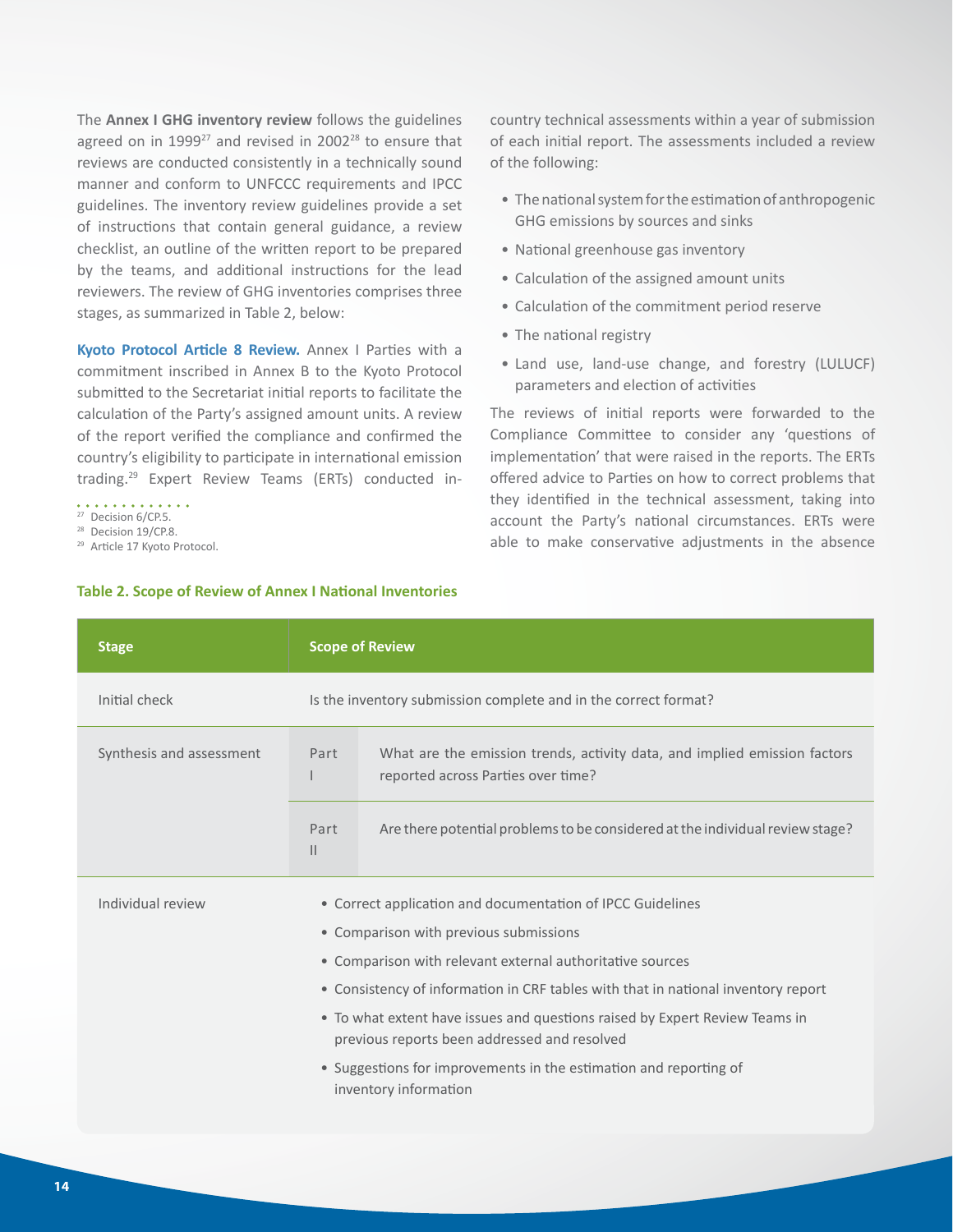#### **Table 3. Scope of Review of Forest Management Reference Levels**

| <b>Topic</b>             | <b>Scope of Review</b>                                                                                                                                                                                      |
|--------------------------|-------------------------------------------------------------------------------------------------------------------------------------------------------------------------------------------------------------|
| Pools and Gases          | Have pools and gases been identified? Is there consistent coverage of pools in the FMRL?<br>Are the reasons for omitting a pool or gas adequately explained?                                                |
| Approach                 | Is there an adequate description of approaches, methods, and models used in the<br>construction of reference levels?                                                                                        |
| Conformity to guidelines | How is each element in the submission guidelines considered, including justification for<br>why any particular element was not considered?                                                                  |
| Consistency              | Is the FMRL value consistent with the information and descriptions that the Party provided?                                                                                                                 |
| Transparency             | Did the Party provide the information in a transparent manner?                                                                                                                                              |
| Domestic policies        | Is a description of domestic policies included and, if so, how were these policies used<br>in the construction of the reference level? How were assumptions about changes to<br>domestic policies excluded? |

of an agreement on corrected estimates; disagreements between Parties could be referred to the Compliance Committee. Similar arrangements apply to subsequent annual inventory reviews under the Kyoto Protocol. Review reports are made publically available via the UNFCCC website.

**Review of Kyoto Protocol Forest Management Reference**  Levels. In the second commitment period of the Kyoto Protocol, Annex I Parties are obliged to account for emissions and removals from forest management activities, as well as afforestation, reforestation, and deforestation that were already mandatory during the first commitment period. Emissions and removals will be compared against a Forest Management Reference Level (FMRL).<sup>30</sup> Table 3 shows the elements included in the technical assessment guidelines for FMRLs. The review process may provide technical recommendations to the Annex B

<sup>30</sup> Decision 2/CMP.6.

Party on the construction of its FMRL and may include a recommendation to make a technical revision to elements used in its construction. During the technical assessment, the ERTs presumed the accuracy of the methodological assumptions indicated by Parties in their GHG inventories and concentrated on assessing the methodology and data used in the construction of the FMRLs proposed in relation to forest management estimates.

**Project-level verification.** Verification of project-scale emission reductions/removals adheres to procedures that require site-based field monitoring, document review, and data checking against detailed accounting methodologies by audit teams. Project-based verification results in tradable emission reduction/removal credits; the verifying entity can be held liable for the environmental integrity of these units. As an example, CDM and Joint Implementation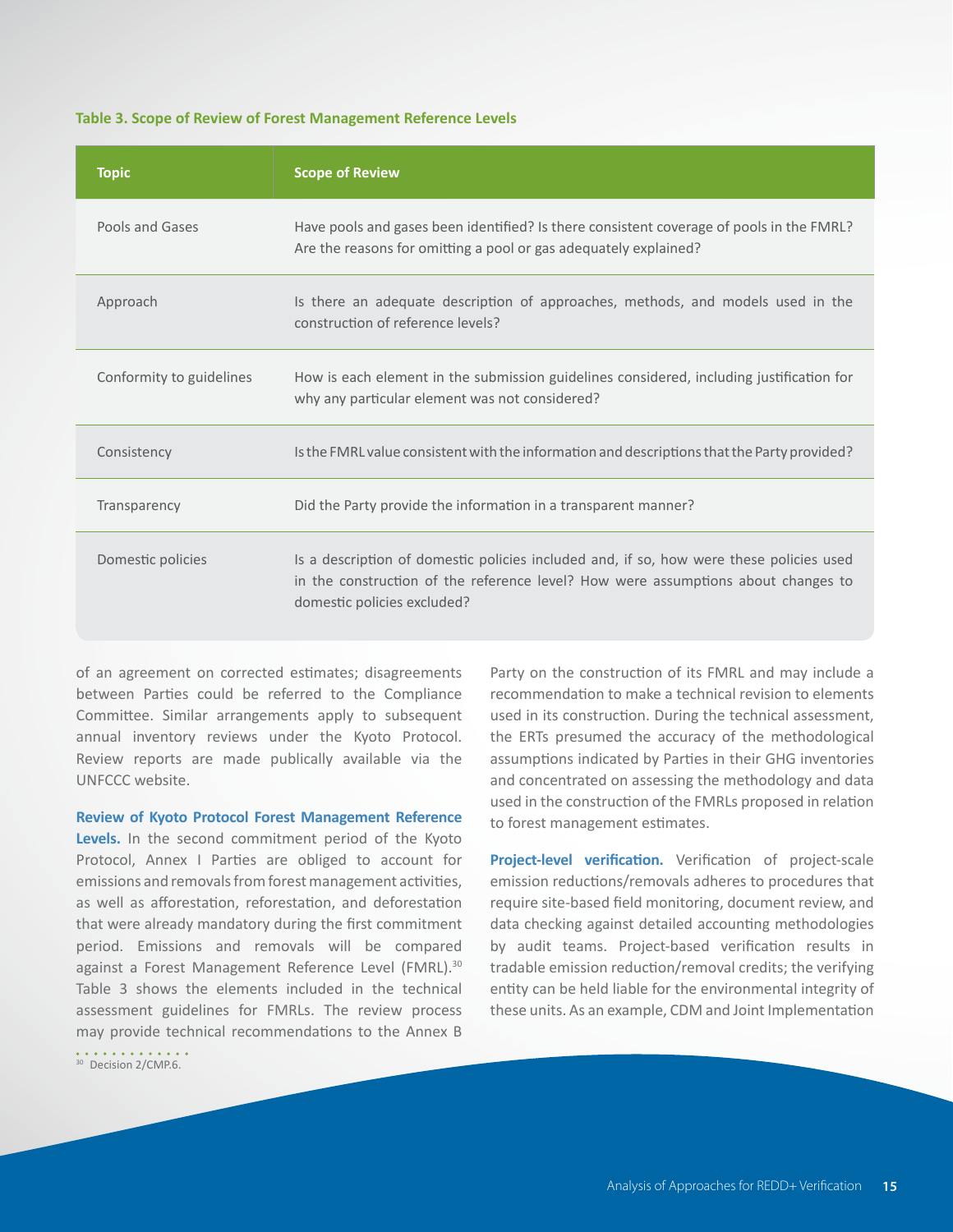(JI)/Track 2 projects must meet detailed requirements and follow exact methodologies, procedures, and steps for project validation and registration, and the verification and certification of emission reductions and removals. An Executive Board supervises the CDM and a supervisory committee for JI. More stringent verification procedures are possible for projects than for subnational or nationalscale efforts because they are tied to defined and discrete areas of smaller scale, with fewer activities, and often have a single entity that is directly responsible for the management of the land (i.e., Project Proponents).

Table 4 summarizes the elements that an accredited auditor includes in the verification procedure under these mechanisms. An audit plan is prepared and followed, and after the audit, the project participants are informed of any concerns relating to the conformity of the actual project activity and its operation with the registered project design document (PDD); then project participants address the concerns and supply relevant additional information. A verification audit report is provided to the project participants, the Parties involved, and the Executive Board, and it is made publicly available.

#### **Table 4. Scope of the Review of CDM/JI (Track 2) Monitoring Reports**

| <b>Topic</b>                                   | <b>Scope of Review</b>                                                                                                                                                                                                                         |
|------------------------------------------------|------------------------------------------------------------------------------------------------------------------------------------------------------------------------------------------------------------------------------------------------|
| Compliance<br>with PDD and<br>UNFCCC decisions | Is the project documentation in accordance with the PDD requirement and with relevant<br>provisions and decisions of the COP/MOP?                                                                                                              |
| Site visit                                     | On-site inspections comprised of performance records, interviews with project<br>participants and local stakeholders, collection of measurements, observation of<br>established practices, and testing of the accuracy of monitoring equipment |
| Correct application                            | Have monitoring methodologies been applied correctly? Is the documentation complete                                                                                                                                                            |
| of methodology                                 | and transparent?                                                                                                                                                                                                                               |
| Correct                                        | Have reductions in anthropogenic emissions by sources or removals by sinks been                                                                                                                                                                |
| calculation of                                 | calculated using procedures consistent with those contained in the PDD and in the                                                                                                                                                              |
| emission reductions                            | monitoring plan?                                                                                                                                                                                                                               |
| Suggested changes                              | Are changes recommended to the monitoring methodology for any future                                                                                                                                                                           |
| to methodology                                 | crediting period?                                                                                                                                                                                                                              |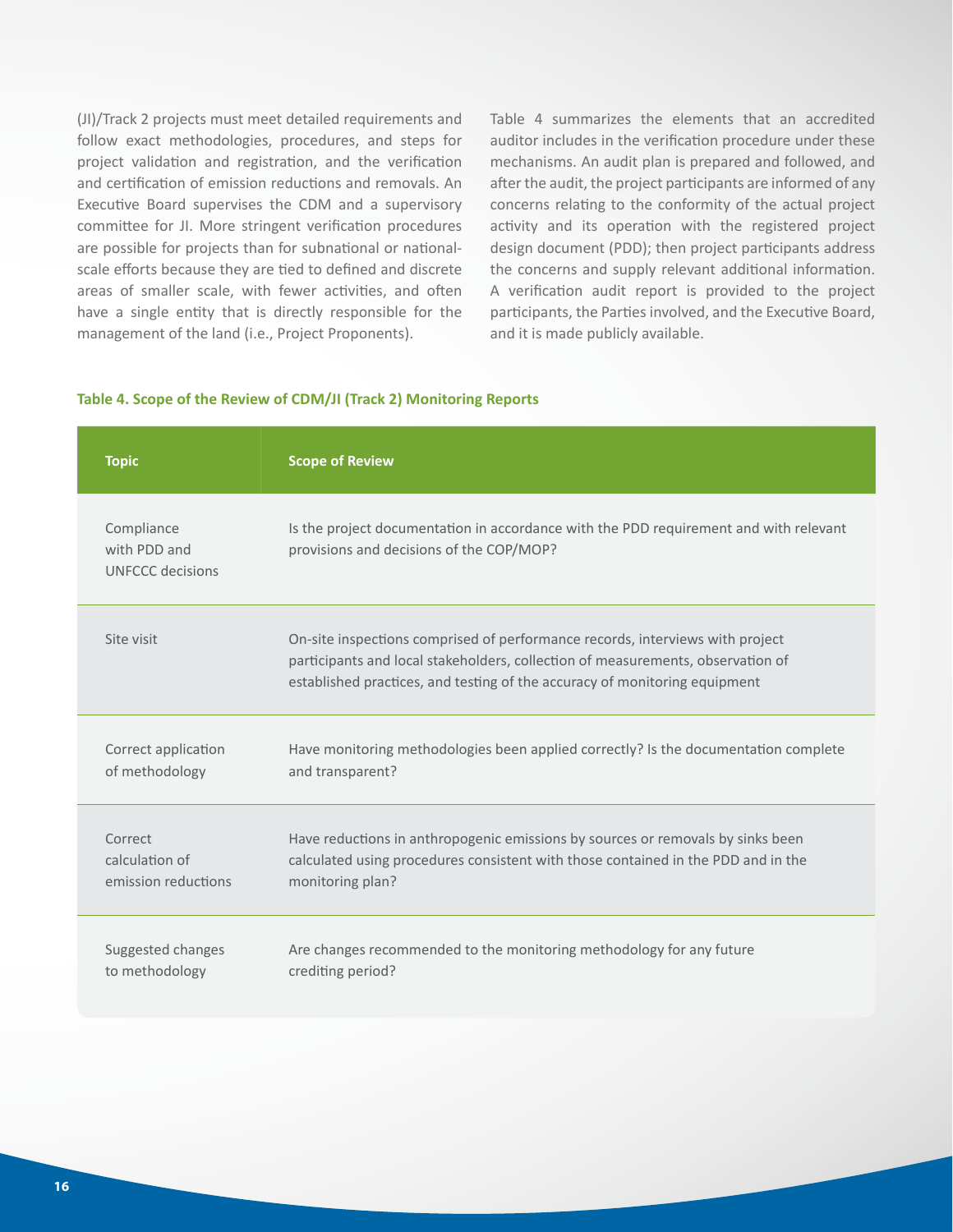# <span id="page-18-0"></span>3. Approaches to REDD+ Verification

At COP-16 in Cancun, Parties to the UNFCCC decided that REDD+ should be implemented in phases "evolving into results-based actions that should be fully measured, reported and verified"<sup>31</sup>(Phase 3), implying that verification refers to the technical assessment of emission reductions/ removals achieved through REDD+ results-based actions. Current negotiations of REDD+ verification under the UNFCCC focus on the requirements for developing country Parties seeking to obtain and receive results-based finance (Phase 3 of REDD+ implementation). Verification of emission reductions and removals for results-based finance would be additional to ICA of developing countries that may choose to submit REDD+-relevant information as part of the BURs. The scope for verification may be broadened in the future to include other indicators (e.g., non-carbon benefits) or may link to other negotiation streams under the UNFCCC (e.g., finance or NAMAs); additional requirements may also be agreed on bilaterally between countries or in the context of particular mitigation strategies or market-based approaches.

Three approaches to REDD+ verification are summarized below, with varying levels of effort and involvement by experts and Parties:

- Approach I: Technical analysis process through the ICA
- Approach II: Verification of results-based REDD+ actions, ICA with REDD+ technical annex
- Approach III: Modalities for additional verifications

Section 4 provides additional detail on the Approach II verification process to inform UNFCCC negotiations that focus on that approach.

## **3.1 Approach I: Technical Analysis Process through the ICA**

For developing countries that are **not** seeking resultsbased payments, the submission of REDD+ information would be limited to data and other information in their

<sup>31</sup> Decision 1/CP16, para. 73.

BURs, including information on forest monitoring systems, progress towards building FREL/FRLs, policies and measures (including those addressing drivers of deforestation), and legal and institutional arrangements, among others. Such information could form part of the facilitative technical analysis under ICA.<sup>32</sup> The main objective of the process would be to build capacity for Parties to improve the data and information reported in their national GHG inventories and, as a subset, the measurement and reporting of REDD+ related emissions and removals occurring within the Agriculture, Forestry and Other Land Use (AFOLU) sector. The technical analysis scope could follow that for the review of national GHG inventories for Annex I Parties<sup>33</sup> and could include checks for transparency, consistency, comparability, completeness, and accuracy (i.e., the five principles), while considering a Party's existing capacity.

By submitting REDD+ information to ICA, Parties could take advantage of expert assessments and exchange of views that would build capacity and enable developing countries to submit technical REDD+ information when they seek results-based payments. This approach would apply to countries in Phase 1 and Phase 2 of REDD+ implementation, allowing for the gradual building of capacity.

The review could focus on ensuring that the fundamental elements of the inventory process have been put in place, such as a determination of key categories, development of quality assurance/quality control procedures, and determination of uncertainty for the purpose of prioritizing efforts to improve the accuracy of the inventory and to guide decisions on methodological choice. Information could also be submitted and assessed on measures to address drivers of deforestation and degradation. Capacity building activities could help to improve estimates of historical emissions and removals, and to design a national forest monitoring system.

- <sup>32</sup> See para. 8 of the Annex of the SBSTA-38 Draft Conclusions (bracketed).
- <sup>33</sup> Decision 19/CP.8 and associated document FCCC/CP/2002/8.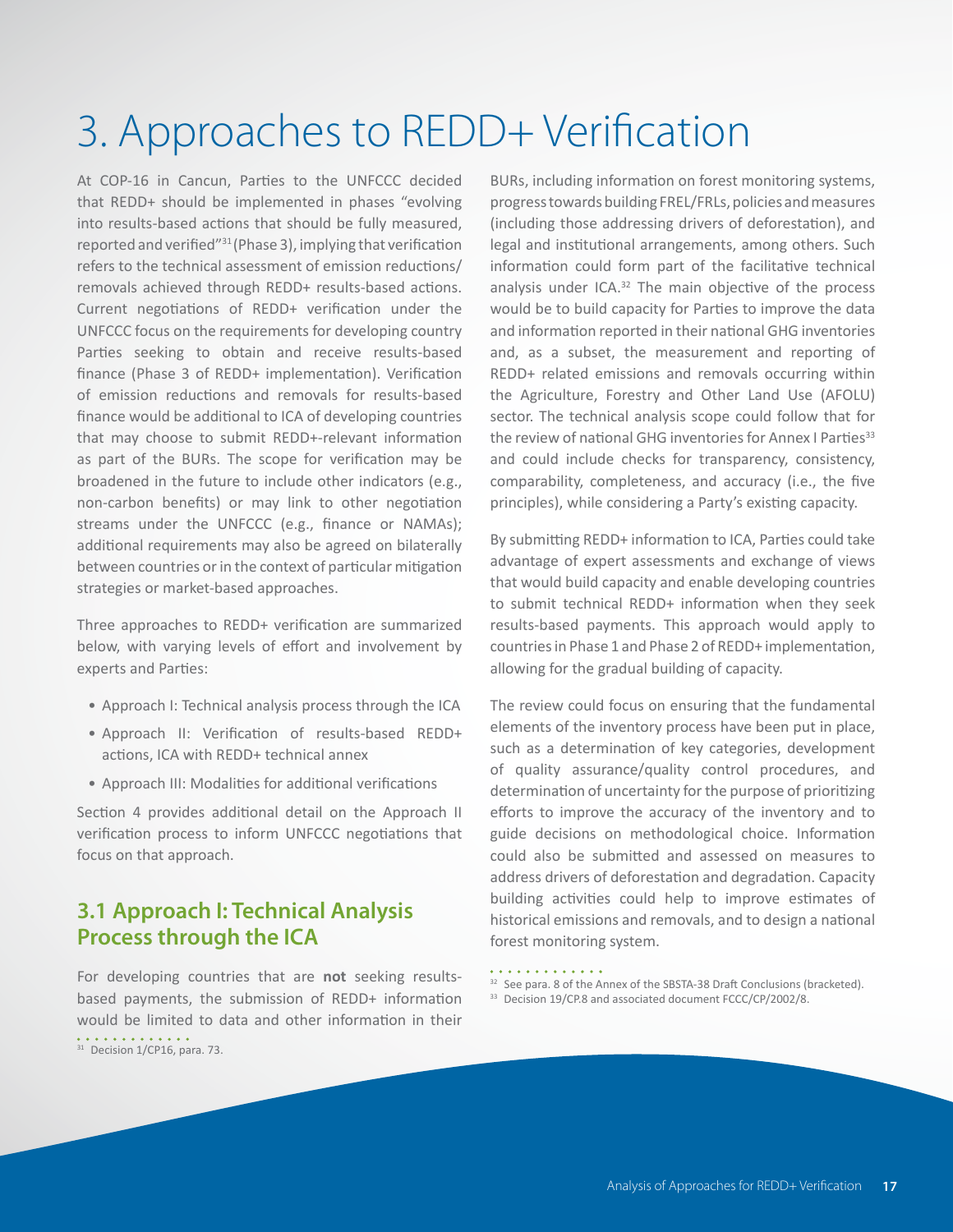<span id="page-19-0"></span>**Assessment:** The facilitative review of REDD+ information could take place in the context of ICA and conducted according to the procedures agreed on for the review of BURs. Additional REDD+ requirements could be adopted for information to be provided by countries in Phases 1 and 2 of REDD+ implementation.

**Reviewers:** Pending an ICA decision, the BUR review could be conducted by the Consultative Group of Experts (CGE) on National Communications from Parties not included in Annex I to the Convention or a similar body. The review would be designed primarily to build capacity and constructively improve upon reporting. In addition, and if so selected by the submitting Parties, experts from the LULUCF roster (that the UNFCCC Secretariat maintains) could provide comments on the information submitted in the BURs. The comments may help to build expertise and would be particularly useful if individuals are included with relevant expertise and if such experts play a role in Approach II verification. Experts from non-Annex I Parties may also be encouraged to review and comment on submissions from other countries, thereby building expertise through a combination of compiling information for one country and reviewing it for another.

**Interaction with Parties:** This approach would follow the procedures agreed for ICA. Facilitative approaches to review assume a close involvement of the Party in the review process that includes capacity building and training as part of the review. The CGE terms of reference, for example, include the mandate to provide "technical advice and support, by organizing and conducting workshops, including hands-on training workshops at the regional or subregional level on greenhouse inventories, vulnerability and adaptation, and mitigation, as well as training on the use of the guidelines for the preparation of second and subsequent national communications by non-Annex I Parties."<sup>34</sup> The reviewers could also assist developing country Parties by providing additional information and clarification as requested by the technical analysis team. If a country chooses to have additional experts review the submitted information (with a view to preparing for Approach II verification), interaction between international experts and national experts would be encouraged.

Parties could provide clarifications or make revisions to their submissions to correct or clarify issues in the form of

<sup>34</sup> Decision 3/CP.8, Annex para. 9 (d).

a written report or response. No punitive action would be associated with this process, as it is meant to improve the technical submission.

## **3.2 Approach II: Verification of Results-based REDD+ Actions, ICA with REDD+ Technical Annex**

SBSTA-38 Annex 1 paragraph 9 [encourages/requests] Parties seeking to obtain and receive results-based finance, when submitting data and information through BURs, to supply a technical annex (see paragraph 30, annex 3, decision 2/CP.17). Such an annex would include REDD+ relevant information on the measurement and reporting of emissions and removals against a FREL/FRL. The process could facilitate results-based finance where REDD+ emission reductions/removals are fully measured, reported, and verified.<sup>35</sup>

The annex contents could be analyzed as part of the ICA process. Draft elements of such a technical annex are outlined in bracketed SBSTA-38 draft text (for more details, see section 4, below). The technical annex provides a starting point for Approach II of the REDD+ verification process, where measured results are assessed for quality and compared against the approved FREL/FRL for REDD+.

**Assessment:** The review of REDD+ information could take place in the ICA context but be conducted according to the procedures agreed on for the analysis of the technical annex. Additional REDD+ requirements for information to be provided by countries in Phase 3 of REDD+ implementation could be adopted, as well as procedural modalities that may lead to adjustments of submitted information.

**Reviewers:** The review could be conducted by the CGE or by ERTs drawn from an expert roster. The experts could be selected from the following groups: (i) the CGE; (ii) the existing UNFCCC roster of experts for Annex 1 inventories with added expertise in tropical or developing country forest lands; (iii) a newly formed roster of experts, all of whom have expertise specific to REDD+ and can be drawn on for individual reviews; or (iv) a standing group of experts with REDD+ expertise.<sup>36</sup> The process could also draw on . . . . . . . . . .

<sup>&</sup>lt;sup>35</sup> See para. 9 of the Annex of the SBSTA-38 Draft Conclusions (bracketed).

<sup>&</sup>lt;sup>36</sup> At their 10th meeting in March 2013, the lead Annex I inventory reviewers suggested establishing a standing group of experts established by the Secretariat to undertake all review tasks, under the Secretariat staff coordination (FCCC/SBSTA/2013/INF.2).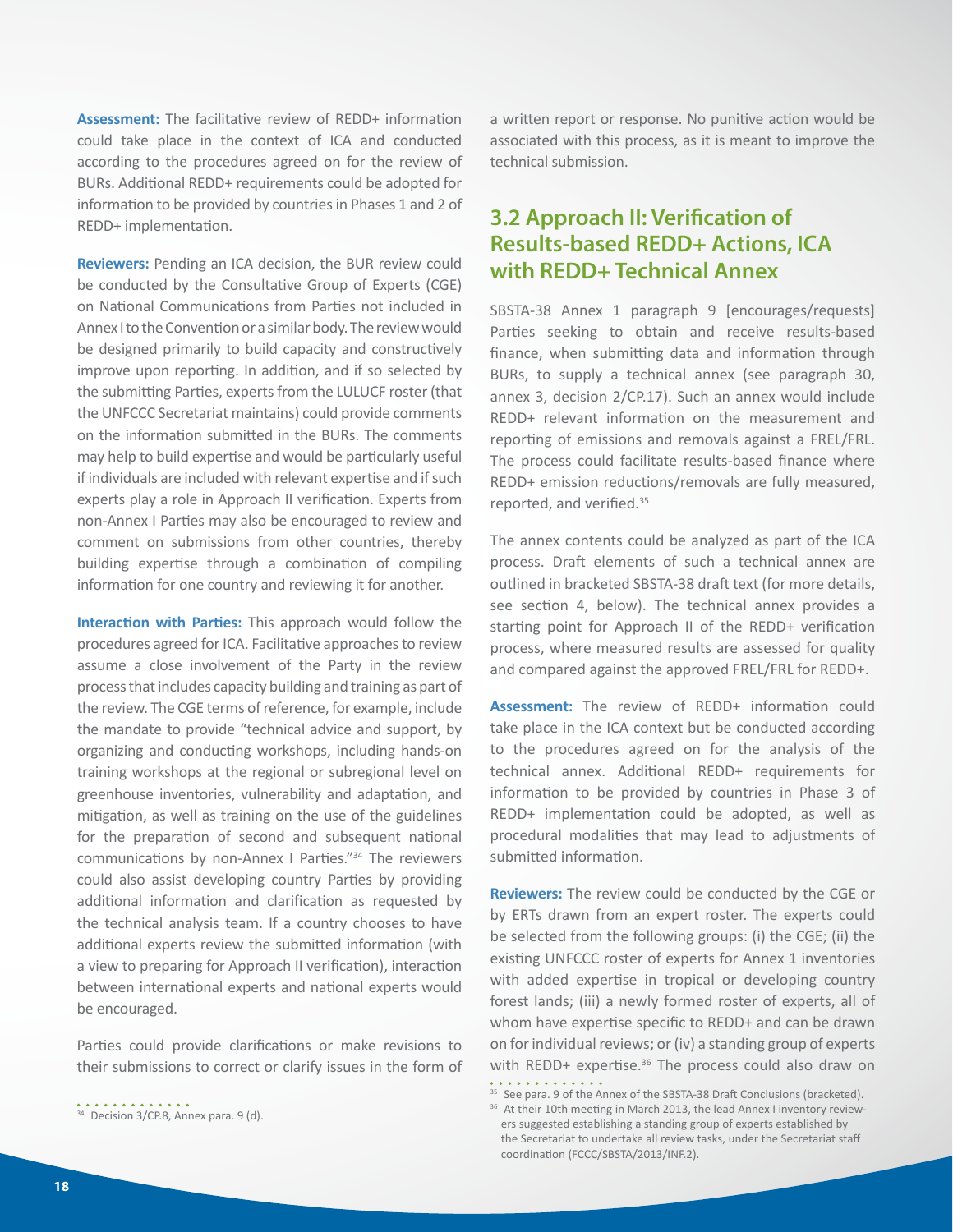<span id="page-20-0"></span>both the CGE as well as ERTs, based on their comparative advantages. The CGE could assist Parties to prepare relevant information and ensure consistency between inventory and information on REDD+ (before the submission), while ERTs would assess the information provided in the REDD+ technical annex (after the submission). Reviewers should disclose—and be free from—any conflicts of interest that would affect impartiality.

**Interaction with Parties:** Processes that review particular results often foresee a rule-based interaction between reviewers and the reviewed Party that may lead to eventual changes in the reviewed reports. Annex I ERTs can raise more general 'questions of implementation' relating to a Party's eligibility to use the mechanisms defined by the Kyoto Protocol, and they can identify 'problems' relating to Annex I Party inventory and their compliance with the Kyoto Protocol. After several rounds of recommendations and responses, such identified problems could lead to adjustments of a Party's inventory calculated in consultation with the Party concerned. Such adjustments could be made by the Secretariat and diverting views of the Party concerned could be noted. The revised estimate will then replace the adjusted estimate. If the Party concerned disagrees with the proposed adjustment(s), the COP/MOP and the Compliance Committee will consider the case.<sup>37</sup>

REDD+ verification could rely on a process similar to the active interaction between the expert team and national experts in the Annex I GHG inventory review. Such interaction is a feature of in-country reviews and occurs during centralized and desk reviews. The review may include a process that can lead to adjustments by the reviewers or the Secretariat in consultation with the Party concerned. This process is also a component of some current bilateral agreements (e.g., Guyana-Norway), where resources are provided to developing countries to support interaction between international and national experts. Generally, both the process and the outcome quality are improved by more rounds of consultations and the ability to make corrections and eventual adjustments. However, a more detailed and engaged review comes at a cost.<sup>38</sup>

<sup>37</sup> Decision 22/CMP.1, Annex.

## **3.3 Approach III: Additional Verifications**

Current negotiations on MRV for REDD+ focus on guidelines and modalities for verification of results-based GHG emissions and removals. Other negotiation streams under the UNFCCC or bilateral commitments between countries could define protocols needed to allow the issuance of tradable emission units and authorize both private and public entities to transact such units. Yet others may seek to verify results others than emissions and emission removals. Negotiations on market-based and non-market based approaches will likely play out over the next two years. Some Parties may wish to create demand for REDD+ credits through "New Market Mechanisms" or under a common "Framework of Various Approaches." However, discussions on such approaches are still at an early stage. Market-based approaches to REDD+ may come with additional requirements to ensure that fungible emissions reductions/removals produced from REDD+ have a minimum set of attributes to ensure investors of a relatively uniform asset, regardless of where it was produced. To achieve this level of uniformity, some amount of standardization of MRV methods, expectations, and data outputs is likely essential.

**Assessment:** The assessment scope and process for market-based approaches are unlikely to be defined within the scope of UNFCCC REDD+ negotiations. However, if relevant questions come up within other negotiation streams, REDD+ negotiators may be consulted.

**Reviewers:** Verification for markets could be done via independently accredited auditors, through international review teams or national verification bodies. Different levels of capacities or 'readiness' could be accounted for through processes similar Track 1/Track 2 JI procedures, whereby countries may choose to follow international procedures or, provided that they have sufficient capacities, use their own procedures. This type of verification would not preclude other national or bilateral agreements.

<sup>&</sup>lt;sup>38</sup> A detailed cost-benefit analysis should evaluate costs of a more interactive process as compared to simpler review options.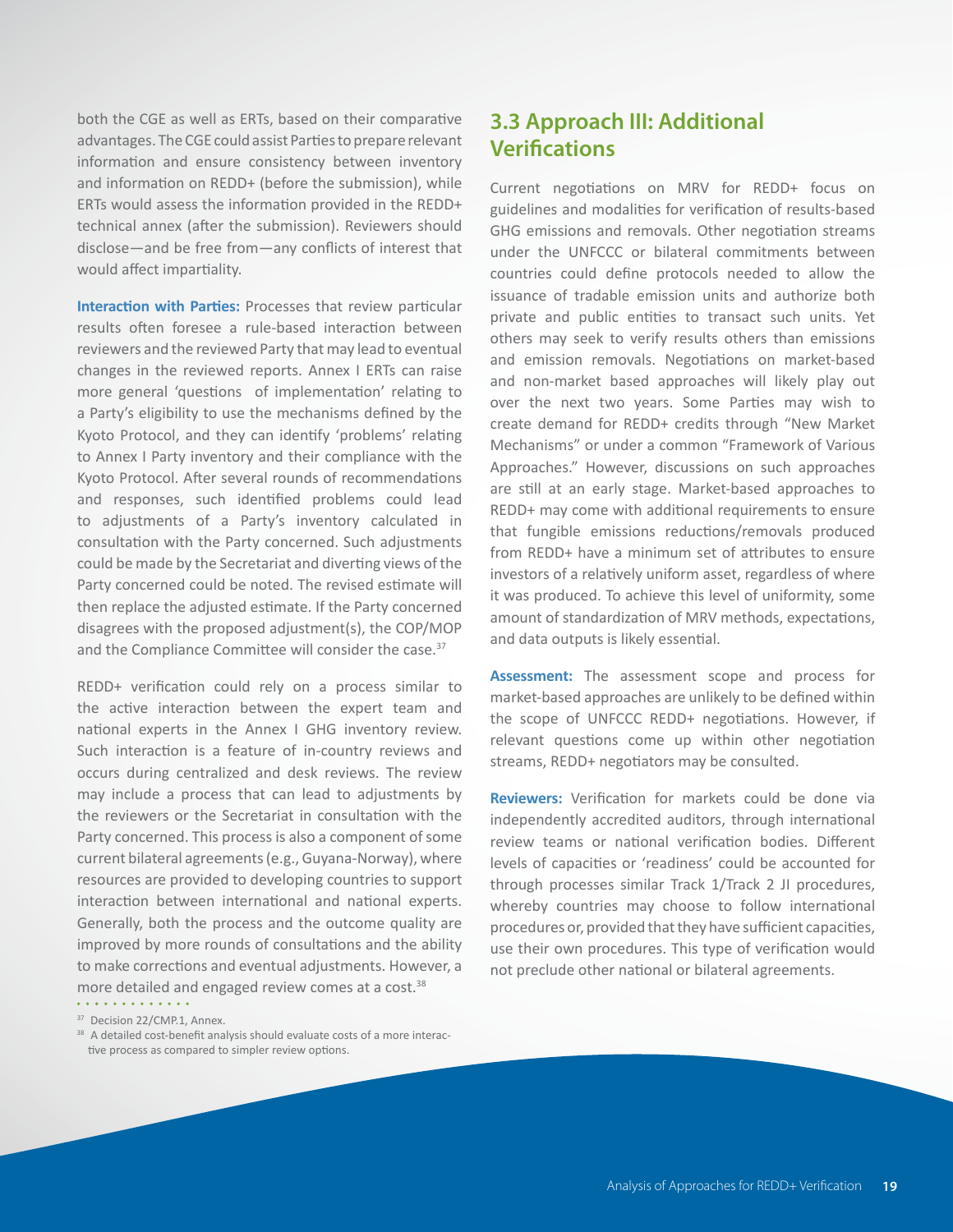<span id="page-21-0"></span>Independence of verification body auditors is rooted in the principle of impartiality, as described by the International Accreditation Forum (IAF), $39$  in that auditors should exemplify actual and perceived objectivity in the sense of being free from conflicts of interest, bias, and prejudice and exhibiting neutrality, fairness, and detachment in the evaluation of GHG assertions.

**Interaction with Parties:** Market-based approaches that allow the participation of private and public entities may also foresee a round that allows clarifications and revisions; in the end, however, it would be the independent entity's prerogative to issue a final verification report. The affected Party may have the option to challenge such a report under a designated body under the Convention.

# 4. Gradual Building of Information and **Capacities**

There is likely to be variation with respect to which of the three verification approaches are most appropriate for a given country's needs, priorities, and capacities over the coming years. Approach I applies to most developing country Parties under the Convention. It may be sufficient for developing countries that currently have low capacity to implement MRV procedures, both for REDD+ and more generally for other UNFCCC reporting processes such as national communications and GHG inventory reporting. Parties could gradually include more REDD+ information in their BURs, reflecting improved data and capacities. Along the way, linkages on how the REDD+ MRV process aligns with MRV for NAMAs may become clearer. When the Party has adopted an internationally registered FREL/ REL, it could submit the required information in the proposed technical annex. By that time, analysis of country information on the basis of BURs will have already taken place, possibly for several years, and the Party and its experts would be well prepared for REDD+ verification. This way, a gradual approach to REDD+ verification could facilitate the timely development of a robust long-term GHG accounting framework that would provide full . . . . . . . . . . . . .

visibility and understanding about a given Party's individual and joint efforts to prevent dangerous climate change in line with Article 2 of the Convention, including how REDD+ emission reductions are couched within that framework. To avoid a situation where analyses conducted by CGE or expert review teams do not have the same level of expertise as auditors trained specifically on REDD+ issues, experts from LULUCF rosters (with relevant expertise on tropical forests) may be included in the review of REDD+ relevant of the BURs.

Verifications under Approach III may be additional to both Approaches I and II, at least to the extent that there is no overlapping with the verification of GHG emissions and removals from REDD+ activities. Approach III verifications for market-based REDD+ financing would most likely build on Approach II as Approach I is unlikely to produce the data needed for carbon market mechanisms and systems. On the other hand, market-based data may also provide information relevant for Approach II verification. For example, data and information collected as part of a subnational jurisdiction implementing REDD+ activities financed through market-based mechanisms would improve the data and information available for reporting national emissions and removals from the forestry sector included in the BUR, assessed in verification Approach II.

# 5. Verification of Results-based REDD+ Actions

The primary focus of the "V" of MRV of REDD+ is the verification of "anthropogenic forest-related emissions by sources and removals by sinks, forest carbon stocks, and forest carbon stock and forest-area changes resulting from the implementation of the activities referred to in decision 1/CP.16."<sup>40</sup> Consequently, the primary goal of REDD+ verification is to assess that the contributions to mitigation by REDD+ activities are real and credible, in support of Article 2 of the Convention. The results of such activities should be "measured against the forest reference emission levels and/or forest reference levels should be expressed in tonnes of carbon dioxide equivalent per year."<sup>41</sup>

<sup>&</sup>lt;sup>39</sup> International Accreditation Forum, Inc. 2009. "IAF Mandatory Document for the Application of ISO 14065:2007."

<sup>40</sup> SBSTA-38 Draft Conclusions, Annex I, para. 1.

<sup>41</sup> SBSTA-38 Draft Conclusions, Annex I, para. 4.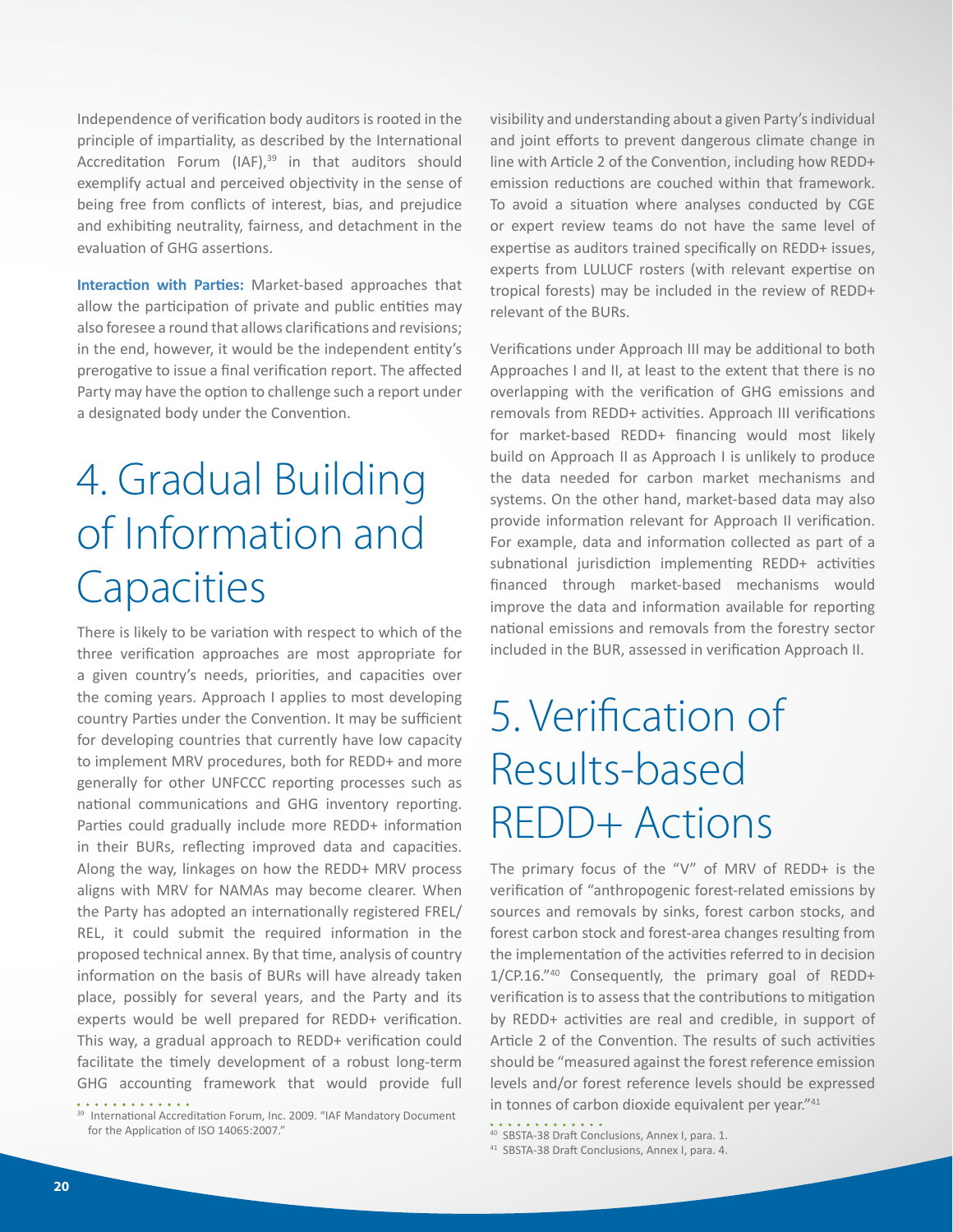<span id="page-22-0"></span>According to paragraph 9 of the draft SBSTA 38 text, when submitting the data and information through BURs, Parties seeking to obtain and receive results-based finance are [requested/encouraged] to supply a technical annex that outlines how data and information on REDD+ results should be organized and presented. According to the draft SBSTA text, "the data and information provided in the annex shall be consistent with decisions 4/CP.15 and 12/ CP.17 and follow the guidelines provided in the annex to the SBSTA 38 draft decision" (see Figure 1).

Section 5.1 focuses on the technical annex details that distinguish Approach II verification from others and highlights additional issues to be considered. Section 5.2 discusses the composition and interactions of the review teams that will be tasked to assess the information submitted by Parties.

## **5.1 Contents of a technical annex**

A. *Summary information from the final report on the latest assessed reference levels, including: (a) the assessed FREL/RL expressed in tonnes of CO<sup>2</sup> e per year; (b) the activity(ies) included; (c) territorial forest area covered; (d) date of the reference level submission and date of final technical assessment report; and, (e) the period (years) of the assessed reference levels.*

**Analysis and recommendations:** Decision 12/CP.17 establishes modalities and guidelines for submission of information on reference levels by Parties, as follows:

- FREL/FRLs are guided by the most recent IPCC guidance and guidelines, as adopted or encouraged by the COP.
- Information is presented in a comprehensive and transparent way.
- Methodological information used for the construction of the FREL/FRL is included.
- Pools, gases, and activities included in the FREL/FRL are identified, and reasons for omission of a pool/gas/ activity are included.

• Forest definition used is identified, and an explanation is provided of why and how the definition was chosen if it is different from that used in the national GHG inventory or in reporting to other international organizations.

The goal of the verification process is to ensure that real and credible emission reductions have been achieved, and this assertion will be easier to make if measured results can be compared against a high-quality FREL/FRL. Parallel negotiations are ongoing with respect to the technical assessment process for the FREL/FRL, and the outcome of that decision will influence the quality of the subsequent process that verifies results. Therefore, it is recommended that COP-19 negotiations on reference levels and MRV occur in sequence, so that the verification decision has the potential to build on a strong decision related to reference levels. Although this report's focus is not the FREL/FRL assessment, it is important to evaluate how the verification of results maintains consistency with the approach to identifying anthropogenic emissions and removals in the FREL/FRL. Parties may consider how human-induced emission reductions resulting from REDD+ activities will be considered and credited during the MRV period.

#### B. *Results in tonnes of CO<sup>2</sup> e per year, consistent with the assessed reference levels*

**Analysis and recommendations:** Common reporting format tables are required for UNFCCC GHG inventory reporting by Annex I Parties. Emissions and removals from REDD+ activities will be estimated according to IPCC guidance and guidelines, but still to be defined is the format in which Parties report REDD+ results to the UNFCCC. Flexibility in reporting requirements will accommodate individual circumstances of Parties (e.g., the decision to apply activity- versus landbased accounting), but a lack of standardization also has the potential to result in a more subjective assessment process. Therefore, additional discussion on reporting formats for REDD+ should be considered.

The REDD+ technical annex is likely to be housed within the BUR, but there is a lack of clarity on whether REDD+ results are also to be reported and verified biennially or if Parties have flexibility in determining when to submit results for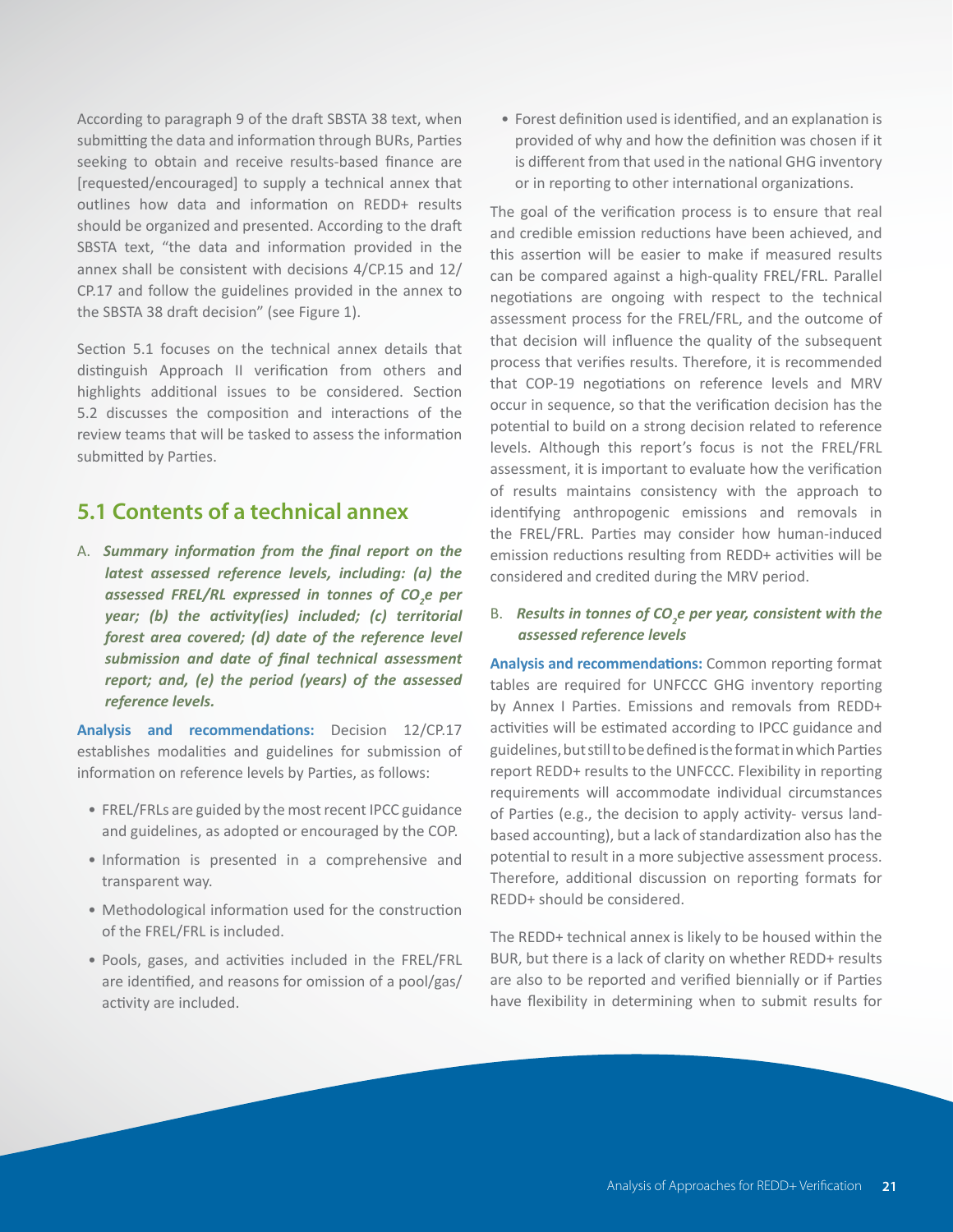verification. This is important when considering reversals, where the atmospheric impact of emission reductions achieved in one year may be negated by increases in emissions in subsequent years. In the ideal scenario, emission reductions within a country will be achieved consistently and sequentially through time as REDD+ activities are implemented, with emissions decreasing gradually each year. In reality, annual emissions are likely to be more variable, with lower emissions occurring in some years and higher in others, possibly even rising above the assessed FREL/FRL in some years. Therefore, the frequency and timing of the REDD+ verification will be important to account for reversals. Although this issue may not affect what is presented in the technical annex, it is unlikely to be considered in the FREL/FRL negotiations because it is not a reference level issue. Therefore, reversals should be considered in the negotiations on MRV and/or finance.

C. *Demonstration that the results in B are methodologically consistent with the assessed reference level, including: (a) data sets and approaches used (e.g., remotely sensed data, national forest inventory [or equivalent]); (b) information on the methods/models and assumptions used; (c) year(s) under consideration; (d) territorial forest area covered; (e) pools, gases and activity(ies) included; and, (f) definition of forest used*

**Analysis and recommendations:** Consistency with the assessed reference level is a major, though not exclusive, consideration for evaluating whether or not measured results from REDD+ activities have resulted in real and credible emission reductions. Paragraph 11 of decision 12/ CP.17 states that subnational FREL/FRLs may be elaborated as an interim measure, while transitioning to a national FREL/FRL, and that interim FREL/FRLs of a Party may cover less than its entire national territory of forest area. Several Parties appear to be opting for an interim subnational approach as they develop their REDD+ programs. To ensure that reported results from subnational jurisdictions are real and credible, it is recommended that subnational jurisdictions be required to demonstrate in the technical annex how subnational leakage has been considered and accounted for in reported results. If results are compared only against the assessed subnational FREL/FRL, then the review teams will have incomplete information to evaluate whether reported emission reductions are real and

credible, as they will be unable to confirm that emissions have not shifted to other jurisdictions within the national boundary. The assumption that leakage information could be captured by review teams by comparing subnational results for REDD+ against national GHG inventory results fails to consider differences in spatial scale, inventory sampling designs, and so on, that would make direct numerical comparisons difficult.

## D. *Consistency of the results in B with the corresponding information provided in the national greenhouse gas inventory*

**Analysis and recommendation:** At present, many non-Annex I countries tend to report their national GHG inventories using the lowest IPCC approach and tier, and use default data, thus their quality will be low. However, as results are obtained from work on REDD+ (including development of FREL/FRL and NFMS), it is likely that data for national GHG inventories will improve. Therefore, in the early stages of reporting results on REDD+, there is likely to be little consistency between the estimates of the emissions and removals in the GHG inventory and the results from the REDD+ MRV, thus this step could be voluntary at this stage. Alternatively, additional detail could be provided that outlines the degree to which consistency is to be achieved (e.g., consistency in pools, gases, definitions, methods, assumptions, and so on). When inconsistencies exist, this section can outline the reasons why and how they have been addressed.

#### E. *Description of the institutional roles and responsibilities for measuring, reporting, and verifying the results*

**Analysis and recommendations:** Although a description of institutional roles and responsibilities for REDD+ MRV may not be needed for an assessment of whether results are measurable and verifiable, the information provided could be useful in evaluating existing capacity to account for REDD+ emissions and removals.

#### F. *Provide all the necessary information that allows for the reconstruction of the results*

**Analysis and recommendations:** This section could be incorporated into Section B above, or left as is in Section F of the annex. A summary could be provided of methods, models, and data used based on the application of IPCC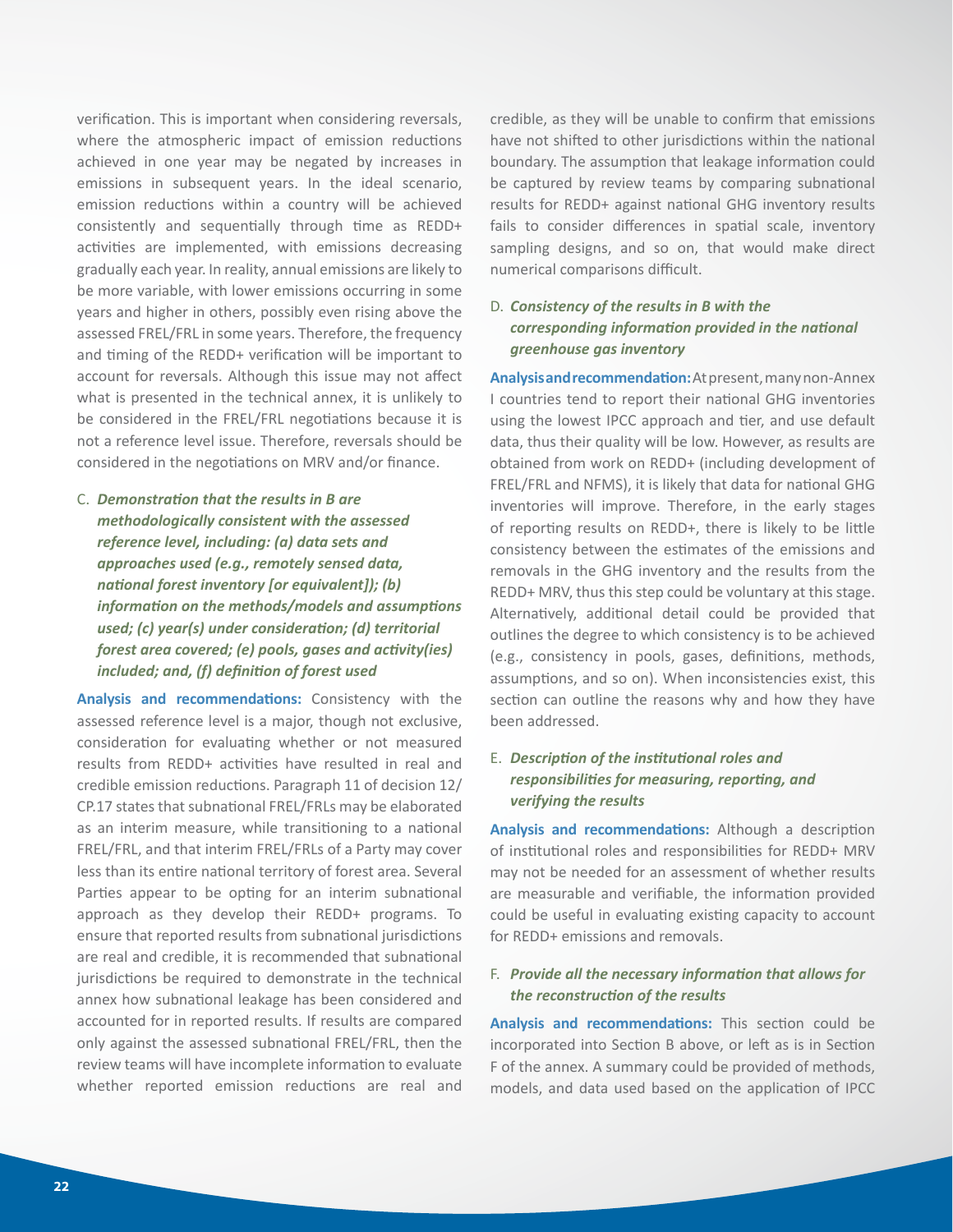guidance and guidelines. At a minimum, the summary should present methods, models, and data used to derive activity data and emission factors for each REDD+ activity included, incorporating QA/QC procedures that were followed to optimize the accuracy of final results.

#### G. *Take into account, as appropriate, paragraphs 1(c) and 1(d) in decision 4/CP.15 (the reference to 1(d) addresses the issue of uncertainty)*

**Analysis and recommendations:** This section can be deleted from the annex. Reference to IPCC guidance and guidelines is implied in the requirement in section (C) above, that results are to be consistent with the assessed reference level.<sup>42</sup> Uncertainties can be discussed in section H below.

#### H. *[how to reflect uncertainties – we think this is covered under 1(d) from decision 4/CP.15]*

**Recommendations:** Following IPCC guidance and guidelines, both the FREL/FRL and measured emissions will be calculated as an average value, plus or minus a quantitative uncertainty value. At a minimum, Parties can perform the uncertainty assessment by applying simple error propagation techniques as described in the IPCC Good Practice Guidance. It is currently unclear in the negotiations how final emission reductions will be calculated and linked to payments, and the technical issue of uncertainty will likely be linked to the REDD+ finance negotiations.

At this stage, it is recommended that the technical annex include a summary outlining methods, models, and assumptions used for quantifying uncertainty around measured results. In addition, the summary should demonstrate how these methods are methodologically consistent with those used to estimate uncertainty around the assessed reference level and, if applicable, any change that leads to an inconsistency. Additional specifications could be included on how Parties have reduced uncertainties or plan to reduce uncertainties over time as data availability, capacity, and national capabilities improve. Information on uncertainty can be presented here in Section H or, alternatively, this information could

. . . . . . . . . . .

be incorporated as subsection (g) in Section C above that outlines how other components of the results are shown to be consistent with the assessed reference level.

## I. *PROPOSED LANGUAGE – If applicable, any change that leads to an inconsistency with the assessed reference levels, taking into account that these changes may only refer to a decrease in relation to the result that would be otherwise obtained*

**Analysis and recommendations:** This section can be deleted from the annex. Inconsistencies with the assessed reference levels can be explained in Section C above, in cases where a Party is unable to demonstrate, as requested, that results are methodologically consistent with the assessed reference level. For example, if a pool/gas/activity was excluded (with appropriate justification) from the FREL/ FRL and it becomes significant during the measurement period, then a description could be included of the data and methods used to estimate emissions and removals from this pool/gas/activity or plans for how this pool/gas/ activity will be included/monitored in future years.

The phrase related to allowing methodological changes only when they "refer to a decrease in relation to the result that would otherwise be obtained" is confusing and should be revised, if section I is retained or moved elsewhere in the annex. As written, there is a lack of clarity about whether changes are allowed only if they result in a decrease in measured emissions as the "result" or in emission *reductions* as the "result." Presumably, methodological changes would be allowed only in cases where the quantity of estimated emission *reductions* during the MRV period is adjusted downwards (i.e., conservative adjustments are allowed). If this is the case, it is worth considering that depending how uncertainty is addressed in the negotiations, the application of consistent but low-quality methods and data could result in a higher estimate of emission reductions than could otherwise be achieved using higher quality methods and data. This is a concern particularly if periodic updates to the FREL/FRL occur infrequently at the Party's discretion,

<sup>&</sup>lt;sup>42</sup> Developed according to the most recent IPCC guidance and guidelines as adopted or encouraged by the COP, according to the annex to decision 12/CP.17.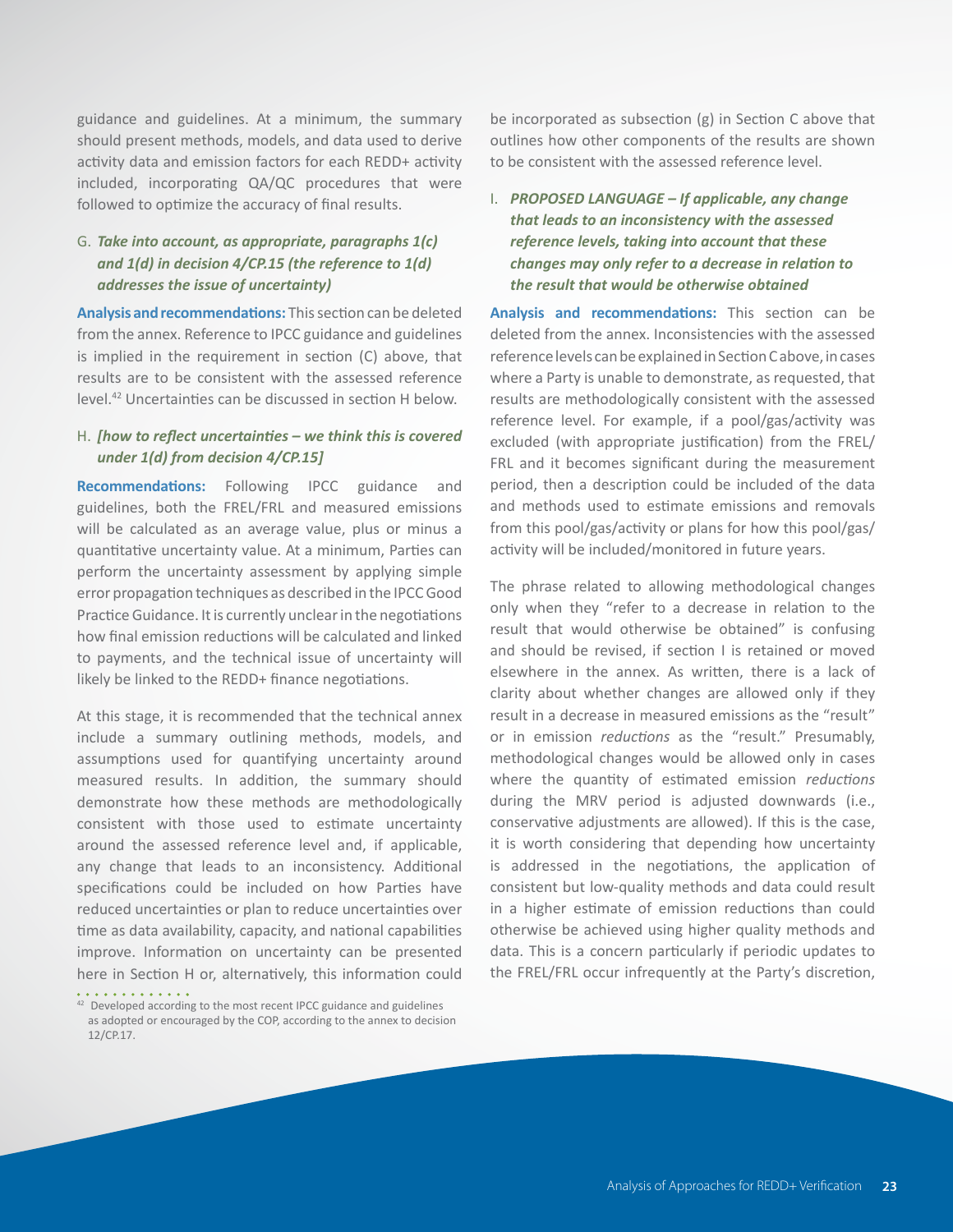<span id="page-25-0"></span>while lower quality methods and data may continue to be used for several years because they lead to more emission reductions and require no further justification on consistency. Therefore, a possible modification to the phrase could encourage adjustments in both directions in cases where the methodological inconsistencies that arise between the FREL/FRL and MRV period are the result of improved methods and data used during the MRV period that reduce uncertainties.

## **5.2 Assessment Teams**

While existing bodies and expert rosters can serve as a model and institutional starting point, all require expansion, modification, and the addition of relevant expertise to enable these bodies, or sub-groups of these bodies, to engage in REDD+ verification.

Regardless of the institutional model of the review process, new capacities need to be added to enable these bodies, or similar bodies, to fulfill the requirements of REDD+ review and assessment. This process would be in line with the guidance from the  $10<sup>th</sup>$  meeting of inventory lead reviewers to improve the cost-effectiveness, efficiency, and practicality of the review process $43$  and suggests the inclusion of additional LULUCF experts, among others. Similarly, to enhance the necessary expertise for REDD+ reviews and verification, the following actions could be contemplated:

- Additional training for reviewers (either existing or new REDD+ experts) could be offered to include LULUCF activities and the review of progress made towards emission reduction/removal targets through REDD+ activities. The training would improve the quality, timeliness, and consistency of reviews and address the experts' needs with regard to the BUR reviews.
- Because REDD+ measurement and monitoring relies increasingly on information derived from remote sensing data, it is essential for REDD+ verification to add remote sensing experts to the expert teams. Similarly, experts in carbon measurement, modeling, and dynamics of tropical (as well as for temperate) forest systems are needed for REDD+.

• GHG inventory experts that are particularly knowledgeable on AFOLU and LULUCF should also be added to the teams. The participation of national inventory experts in assessment teams should be encouraged as well as national experts who are in charge of establishing national forest monitoring system and building the information base for FREL/REL; the latter will allow expert dialogue and an exchange of expertise and experience.

When expert teams are assembled, it is essential that the team's collective skills address the special circumstances of the country whose data and reports are reviewed. There should also be an overall balance in the participation of experts from Annex I and non-Annex I Parties, as well as geographical balance among them (to the extent possible). The participating experts in the team performing the review process should serve in their individual capacity and should not be nationals of the Party undergoing the process. While it is beyond this paper's scope to conduct a cost-benefit analysis to consider the need for additional qualified experts and their training, there will be cost implications, as well as increased demands put on the Secretariat for its time and resources.

# 6. Conclusions

The "V" of MRV is an essential, yet unresolved, aspect of REDD+. This paper describes how the REDD+ verification process could be executed, what it could cover, and who could perform the assessment. There are strong precedents within the UNFCCC for verification/review and assessment procedures that can be drawn on to make effective use of existing institutions. Three approaches for verification/review and assessment are presented. Maintaining momentum on REDD+ will require a dialogue between finance and technical negotiations—this was a key lesson learned from Doha. Verification arrangements (e.g., relationships between ICA and REDD+ MRV, the degree of assessment, and type of support) emerging from REDD+ negotiations as discussed here may be more generally applicable to all Parties, and progress in REDD+ may help to build momentum towards the delivery of a new and universal climate agreement by 2015 for the period beyond 2020.

<sup>43</sup> FCCC/SBSTA/2013/INF.2.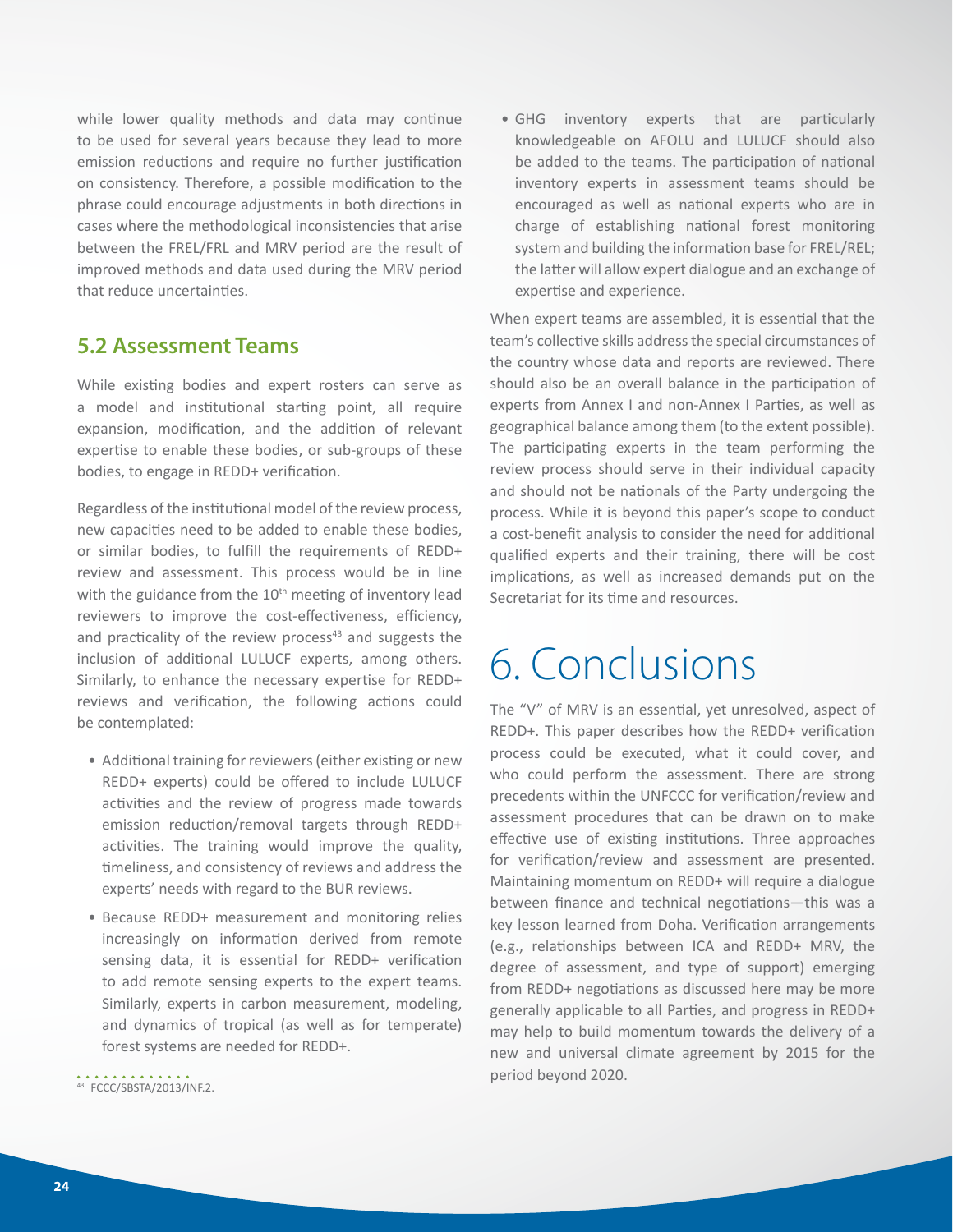Dr. Nancy Harris Program Officer III, Ecosystem Services office +1.703.302.6519

**Contact Winrock International**

RED BY

**REDD+ REDD+**

**REDD+ REDD+**

**+**

RED B

RED BY

**REDDING AND A** 

**REDD+**

REDD+

RED BY

RED

**+**

**REDD+**

**REDD+**

RED

RED PRODUCTS

RED

 $\frac{1}{\sqrt{2}}$ 

REDD

email: nharris@winrock.org 2121 Crystal Drive, Suite 500 Arlington, VA 22202, USA

**www.winrock.org/ecosystems**